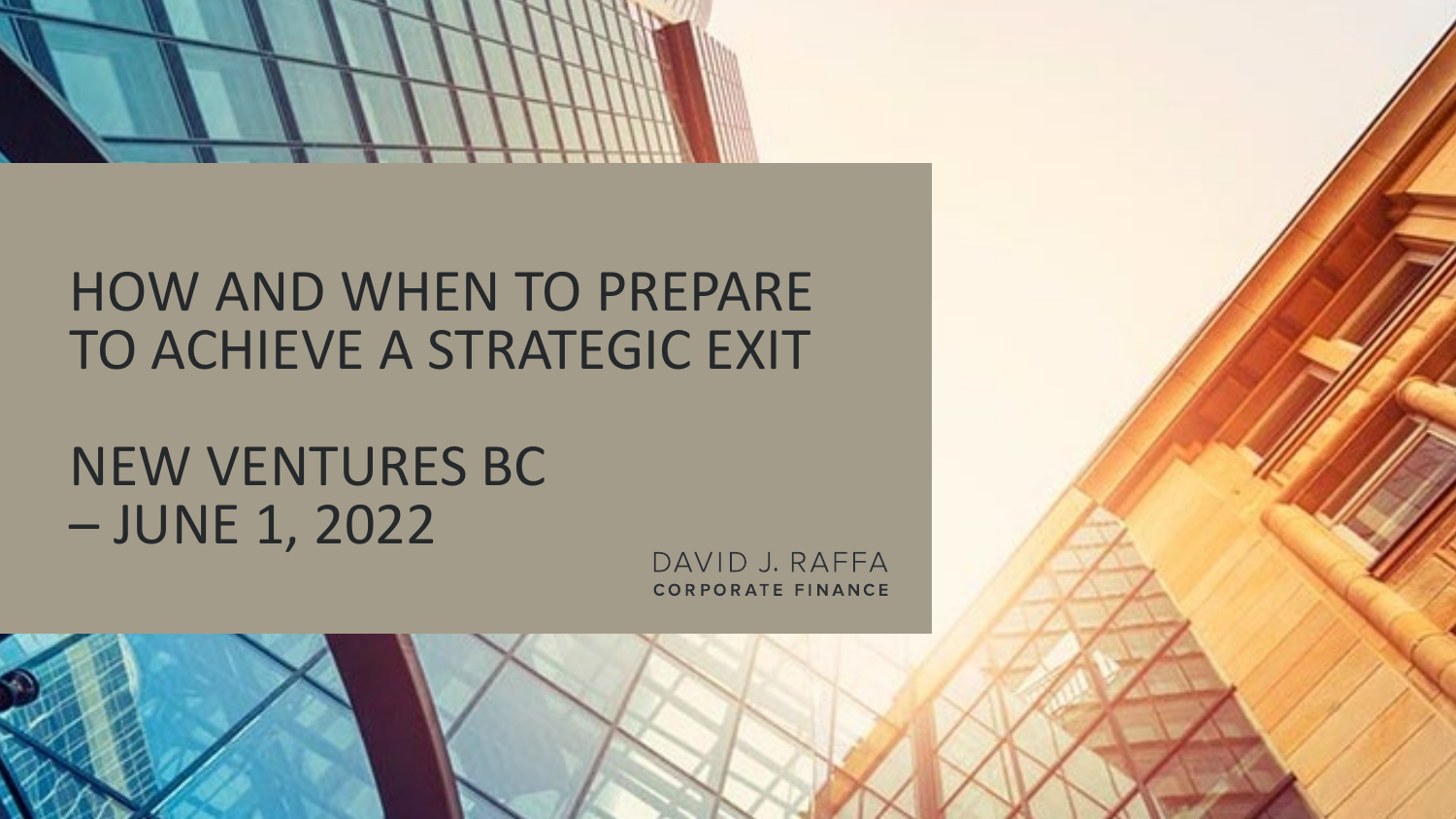#### ABOUT THE PRESENTER



#### **David J. Raffa**

- 20 years' experience as a corporate finance lawyer representing early stage technology companies (retired – thankfully!)
- Founding partner of an early stage \$100M VC fund (retired also thankfully!)
- Independent corporate finance (**sell-side M&A**) advisor to small-cap technology companies (active –very happily!)
- Angel investor with more than a dozen angel investments (active – there are good days and bad days, mostly happily!)

2

For additional background, blogs and resources:

[www.davidraffa.com](http://www.davidraffa.com/)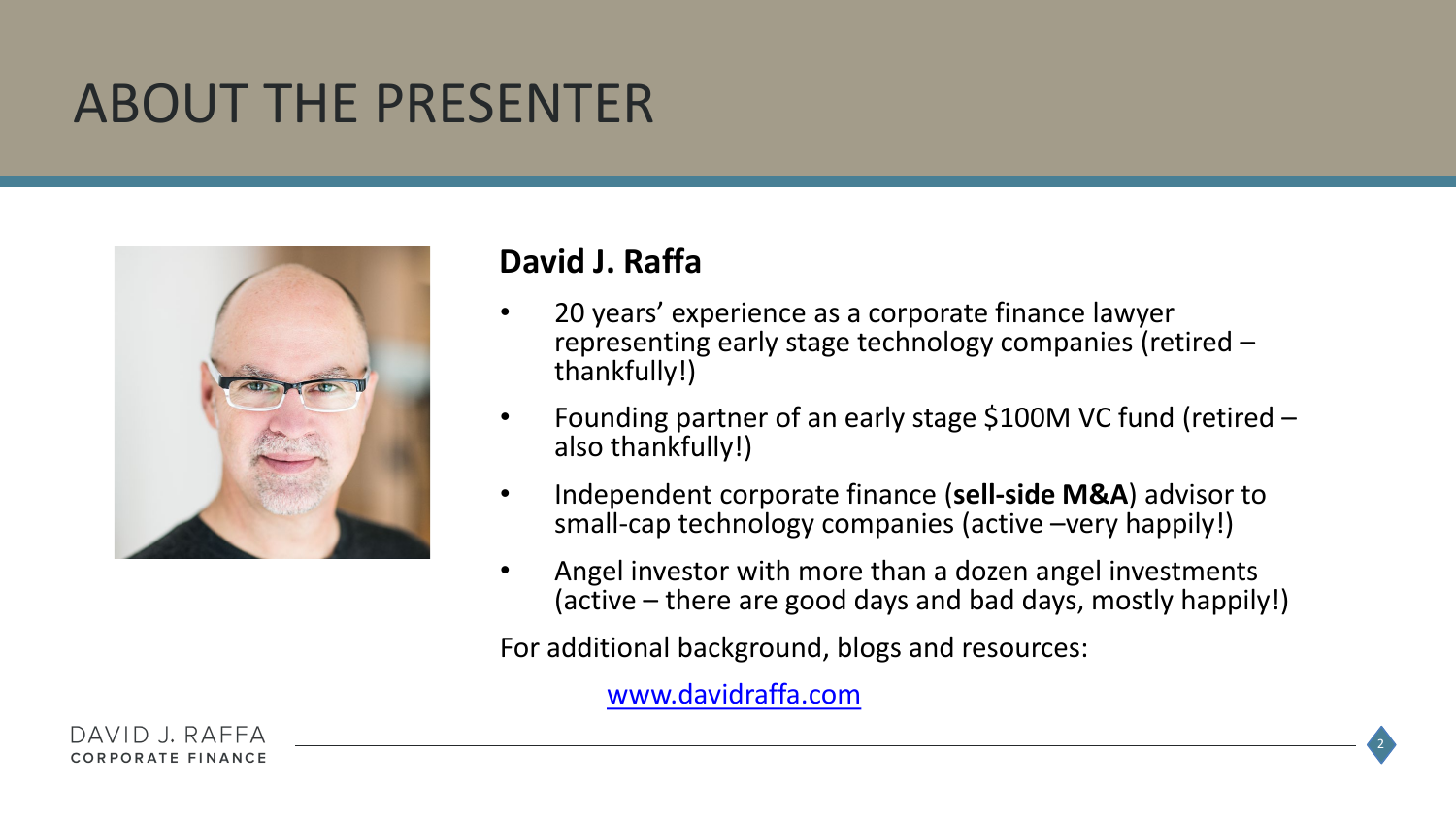# M&A PROCESS – FIVE RECOMMENDED STEPS

#### **Educate**

- Principals should educate themselves on what is involved, what to look out for, what can go wrong
- Go through all aspects of the deal cycle in advance before you do it in real time

#### **Analyze**

- Is the company ready to exit?
- Are there things that should be done first before taking the company to market?

#### **Prepare**

• Assemble the marketing materials, data room and develop the go to market plan

#### **Market**

Identify, profile and approach potential buyers – be able to articulate our value proposition to each of them, specifically

Close

• Manage your deal from LOI through to close, deals can fall apart if not actively managed

3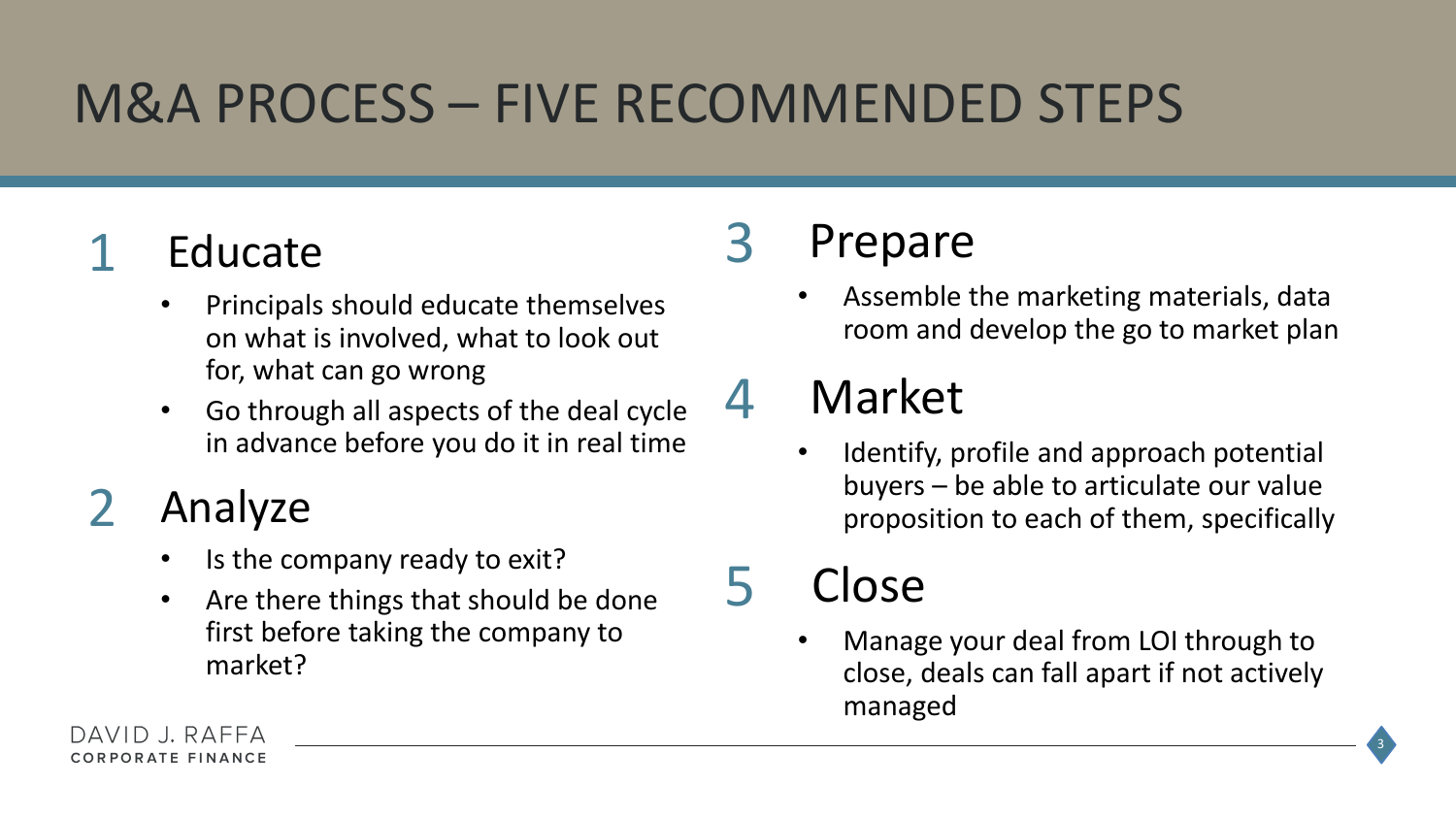

# STEP 1 - EDUCATE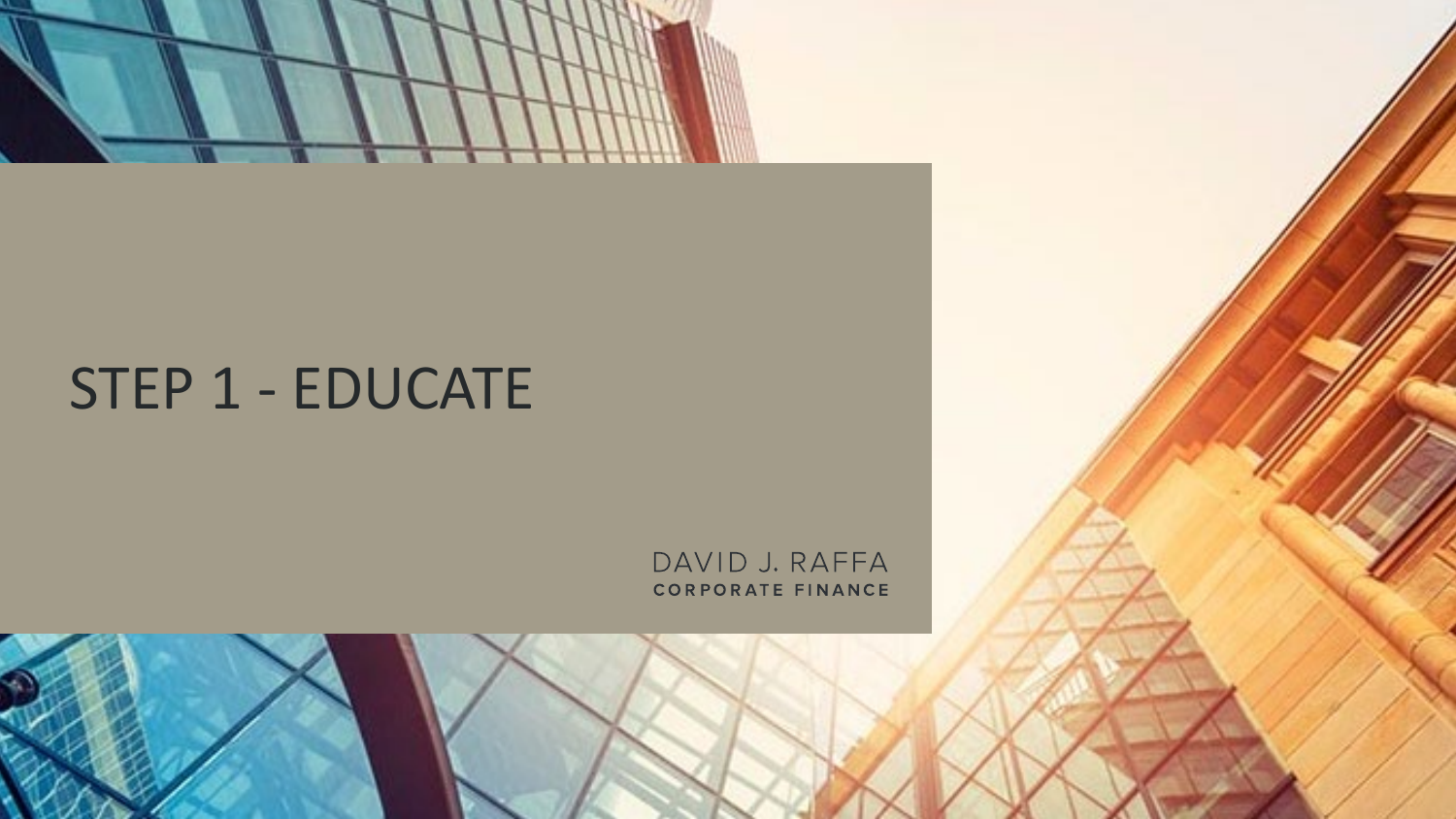### EDUCATE YOURSELF – LOTS TO LEARN

- Who buys the company? Who are the types of buyers to approach?
- What motivates a buyer to buy a company?
- Who is involved in the sale, inside and outside your company?
- Professional advisors who do you need on your team?
- What things might you need to deal with first?
- What might go wrong and why, and how can you avoid these mistakes?
- What are the steps in the process of selling your company?
- How will valuation be negotiated?
- How is a premium valuation and terms secured?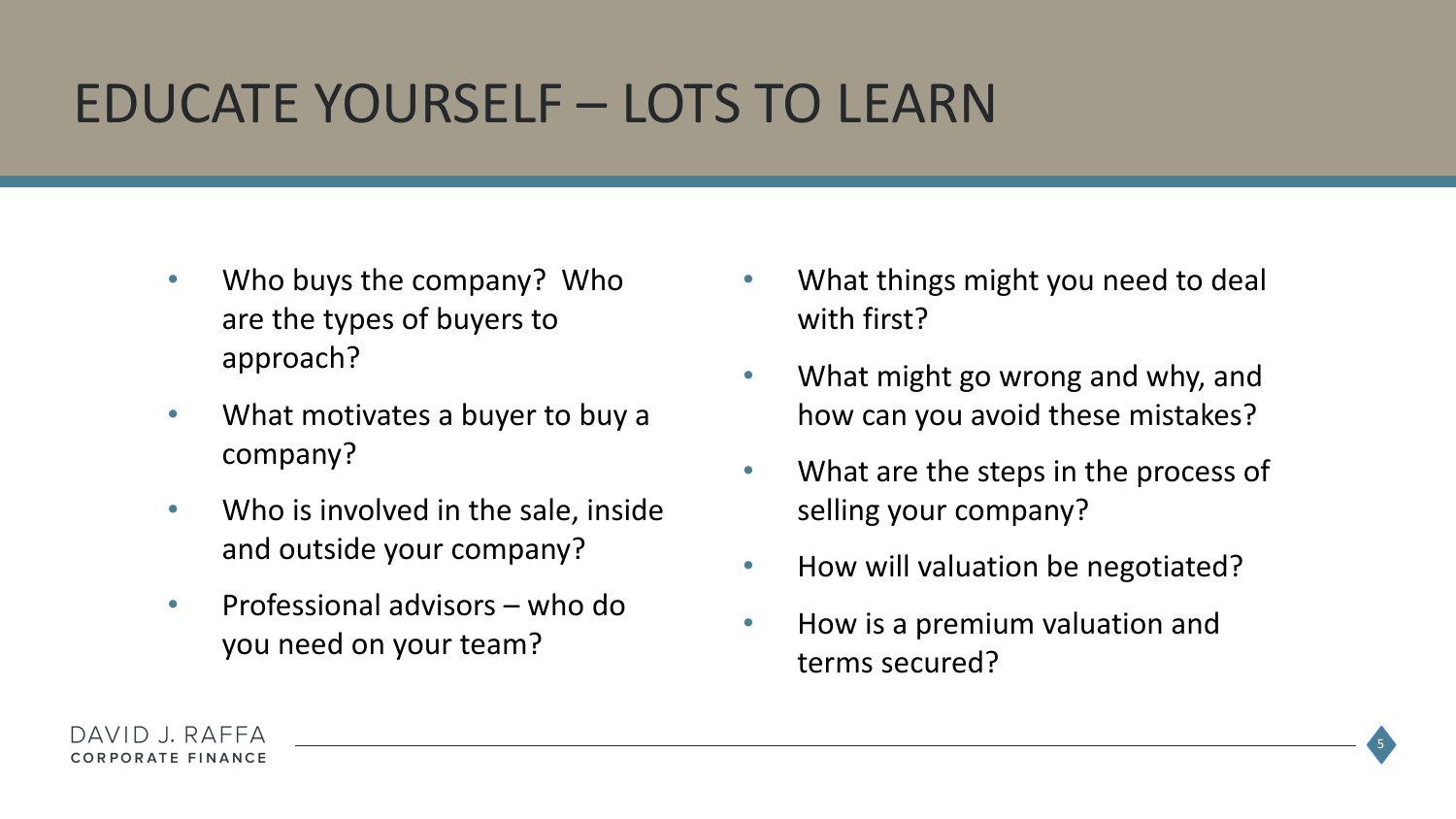### EDUCATE YOURSELF – LOTS TO LEARN, con't

- Financial statements– what are needed? Audited? How many years? How current?
- Tax review and optimization is there something to be done?
- Corporate structure review is there clean-up to be done?
- Licenses and permits what might need to be managed?
- Bank and credit arrangements will they have any impact on transaction?
- Approvals what might be required?
- Intellectual property  $-$  are there issues to consider?
- Employment contracts IP and noncompete locked down?

6

• Security of code – open sourced? Software licences in place?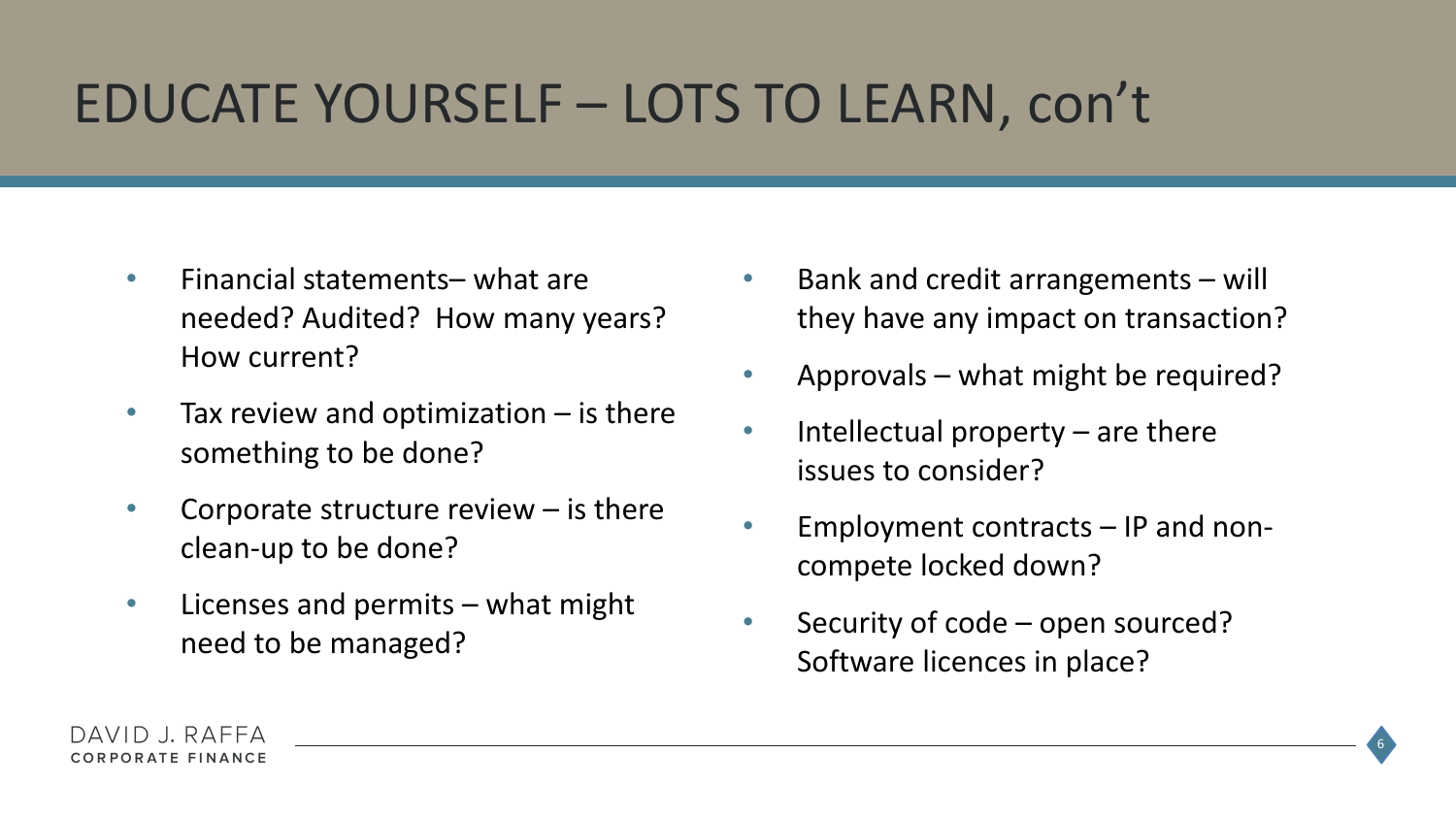# WHO BUYS?

#### **Strategics,** who may be:

- Customers, partners, competitors
- Companies selling a different product into the same customer base, or selling similar products in other verticals

#### **Private Equity** (PE) & **Venture Capital** (VC) Funds:

- Investors in your space or who like your vertical
- They may have portfolio companies and see you as a "bolt-on" or "tuck-in"
- They may be looking for a platform company to start a roll-up play

#### **Consolidators** & **Roll-Up Vehicles**:

- Whose business it is to buy companies
- Special purpose "Roll-Up" Vehicles looking to acquire numerous companies in one space

#### **Search Funds**, **Entrepreneurs** & others:

- Special purpose funds formed to find one business to buy and operate
- Individuals looking to do same
- Various other groups looking for businesses to buy, invest in, operate, grow and flip etc..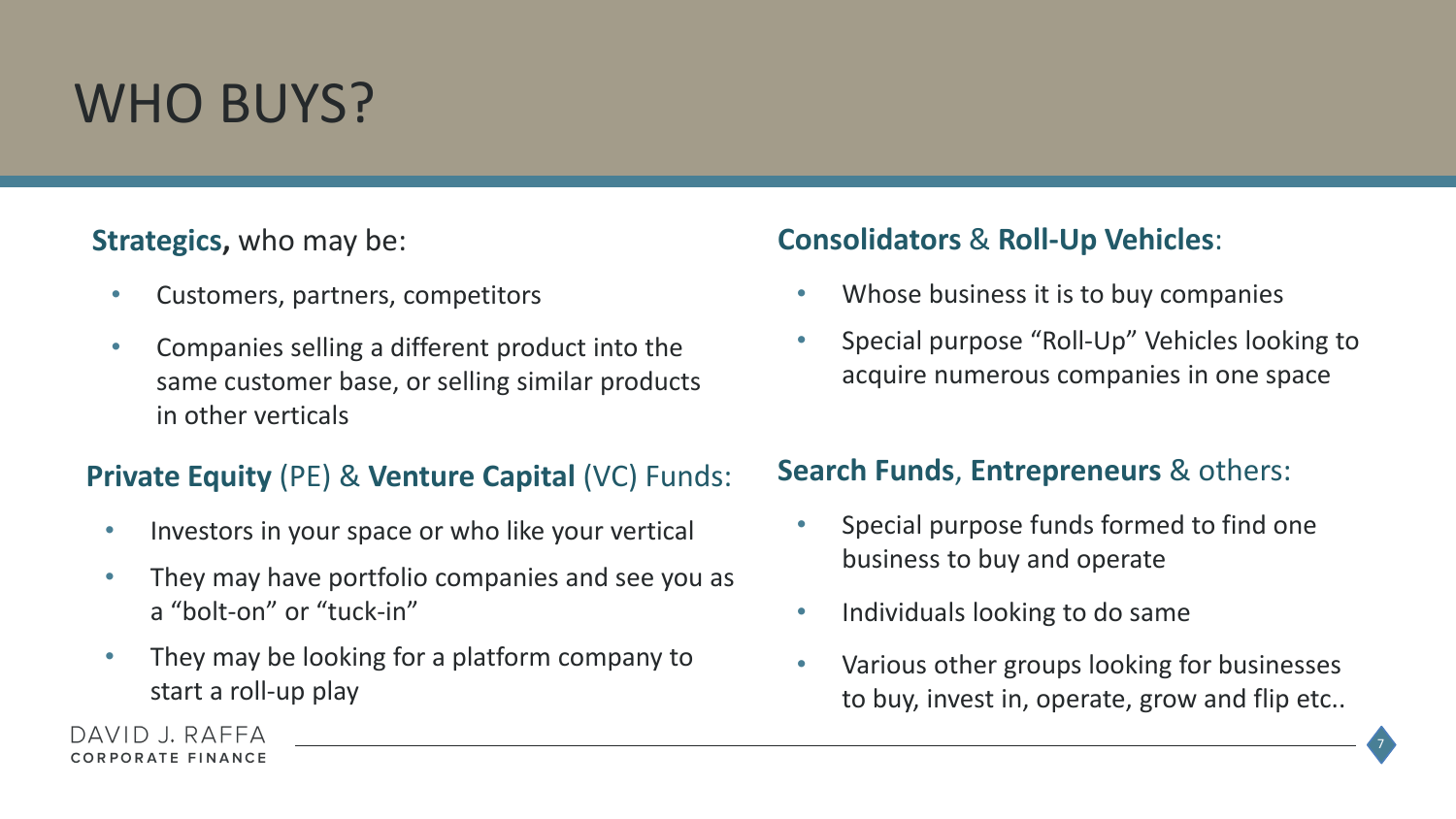# WHY DO THEY BUY? STRATEGICS

#### **Strategics buy for many reasons, to:**

- Acquire products, technology, IP
- Acquire customers, partners, relationships, accreditations etc..
- Improve margins  $-$  add top line and achieve synergies on the bottom line
- Add geographical, horizontal, vertical, market penetration
- Eliminate their competition they may buy simply to shut down your business
- Ensure one of their competitors does not acquire you
- Acquire personnel this is sometimes called an "Aquihire" i.e.. an acquisition in order to hire

#### And many other reasons …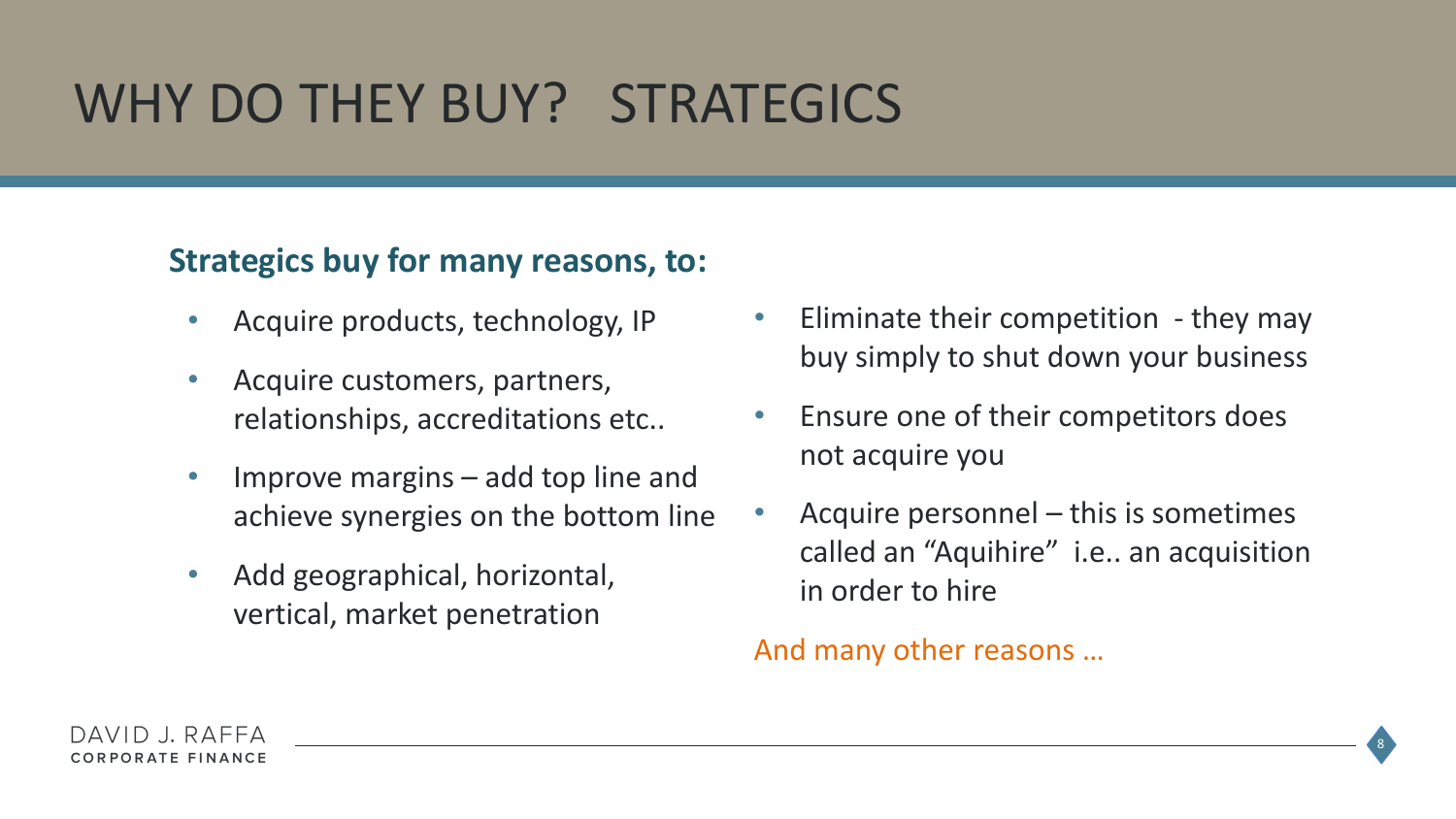## WHY BUY? CONSOLIDATORS & ROLL-UP VEHICLES

**Consolidators** & **Roll-Up Vehicles** may buy for many of the same reasons as Strategics, but also:

- Because they are in the *business of acquiring companies*, and may bolt you onto, or tuck you into, one of their existing subsidiaries
- They look to add to the top line, *achieve synergies* with existing portfolio companies, eliminate redundant costs and improve their own bottom line
- To *achieve accretive valuations*  buy you for as low as a valuation as possible, and either trade (if public) at a higher multiple, or be valued (if private) at a higher multiple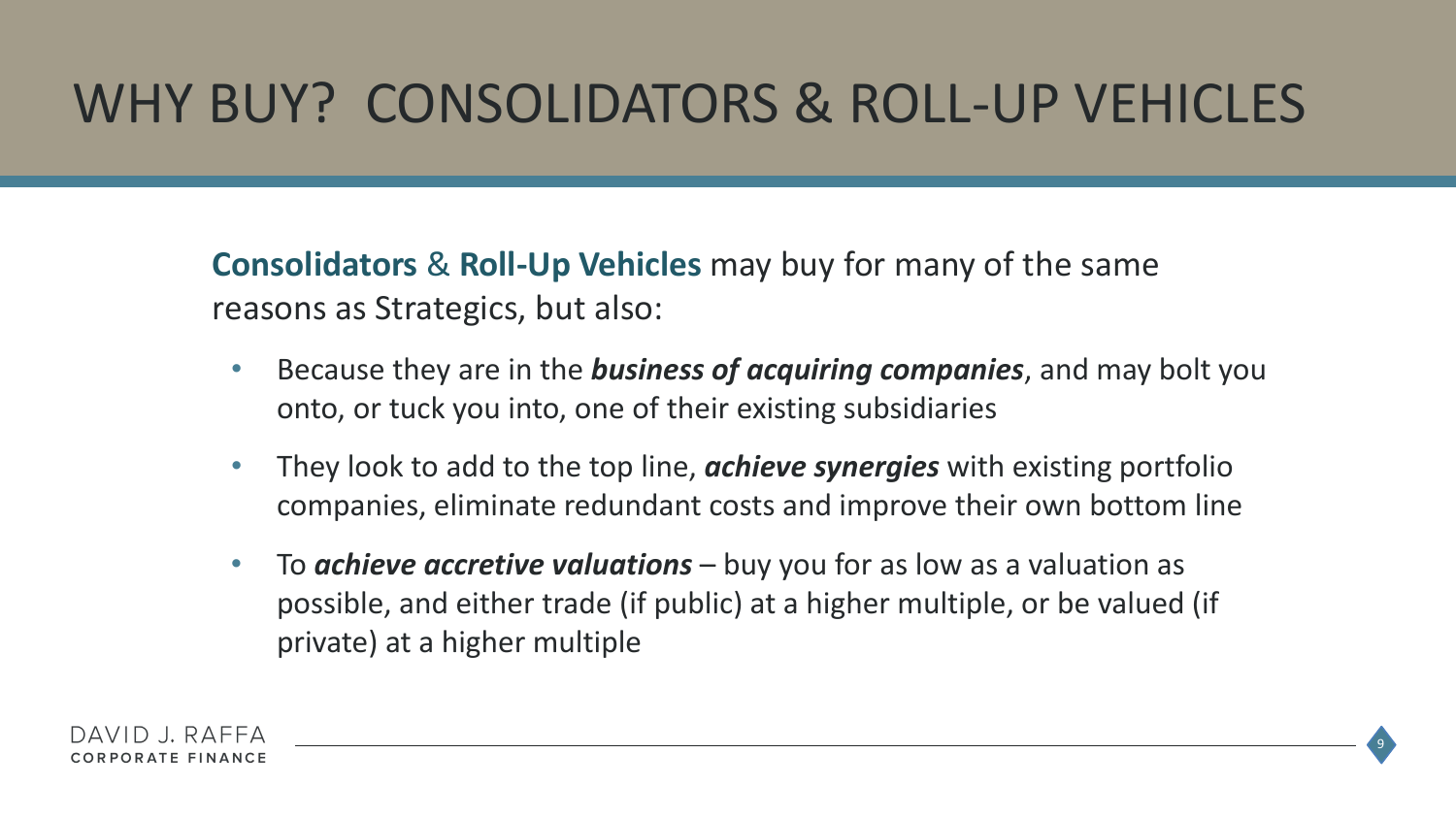## WHY BUY? PE FUNDS & VCs

**PE Funds** & **VCs** may buy for many of the same reasons, but also:

- Because they are in the business of *investing in companies*, and may buy you as an investment with a view to selling you down the road
- They may bolt you onto or tuck you into one of their existing subsidiaries, to increase the value of an existing investment
- They look to use you as a platform on which to *commence a roll-up* in the space, backing your team to do so, or bringing in their own

10

• To operate you long-term, for cash flow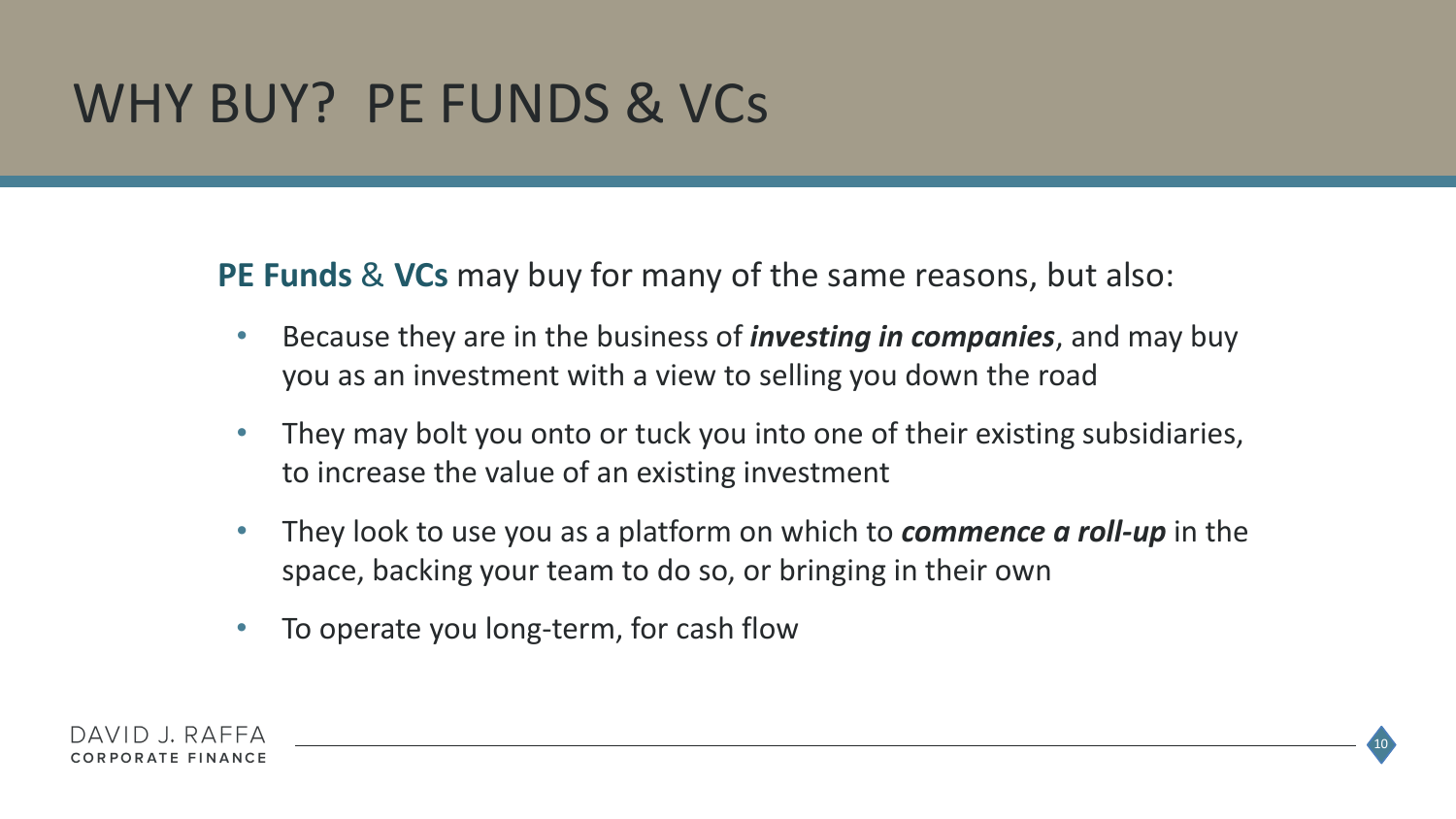### WHY BUY? SEARCH FUNDS, ENTREPRENEURS etc.

**Search Funds, Entrepreneurs** & **others,** same reasons again, and also:

- Search funds are looking for companies to acquire to operate and grow, and then either:
	- o keep for the long-term for cash flow, or
	- o flip down the road at a higher valuation
- Some entrepreneurs and "High- Net Worth Individuals" (HNWIs) may buy you for the same reasons, but also as a *life-style business* (the business they will use to earn an income)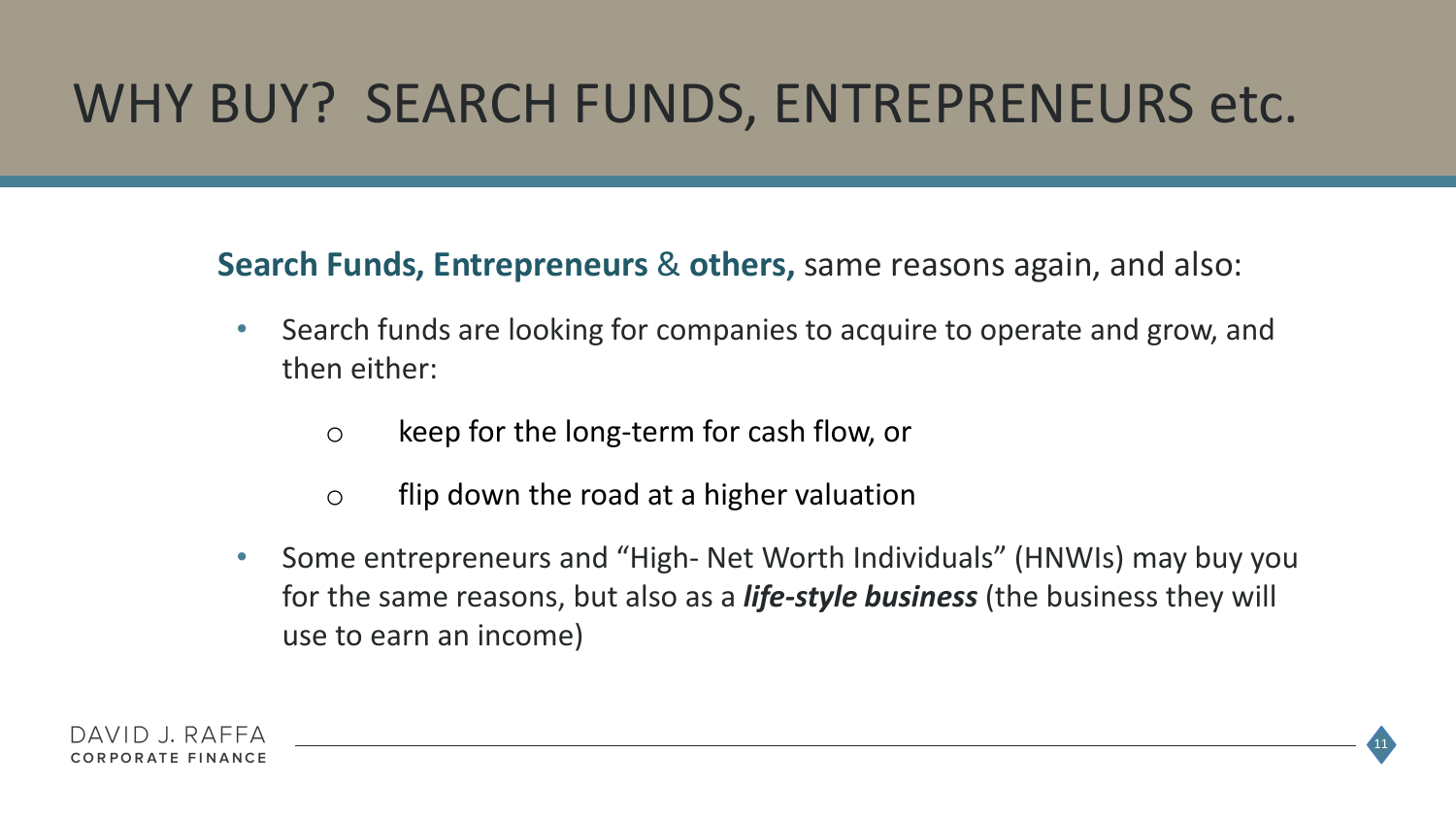# WHO IS KEY TO THE PROCESS?

#### On your side:

- Senior management team, founders, CEO and CFO, Board
- Decide how far down the management tree to involve people (who is in the know?)
- Legal counsel, auditors and tax advisors
- **Maybe, a sell-side Investment Banker**  (<mark>me? ③</mark>)

#### On the buyer's side:

- Usually their CEO and CFO, and they may have a dedicated Corp Dev team, maybe the Board (depending on size)
- Legal counsel, and possibly consultants to do product/technology review
- They may have a buy-side investment Banker or other advisors
- Investors, i.e.. PE Funds and VCs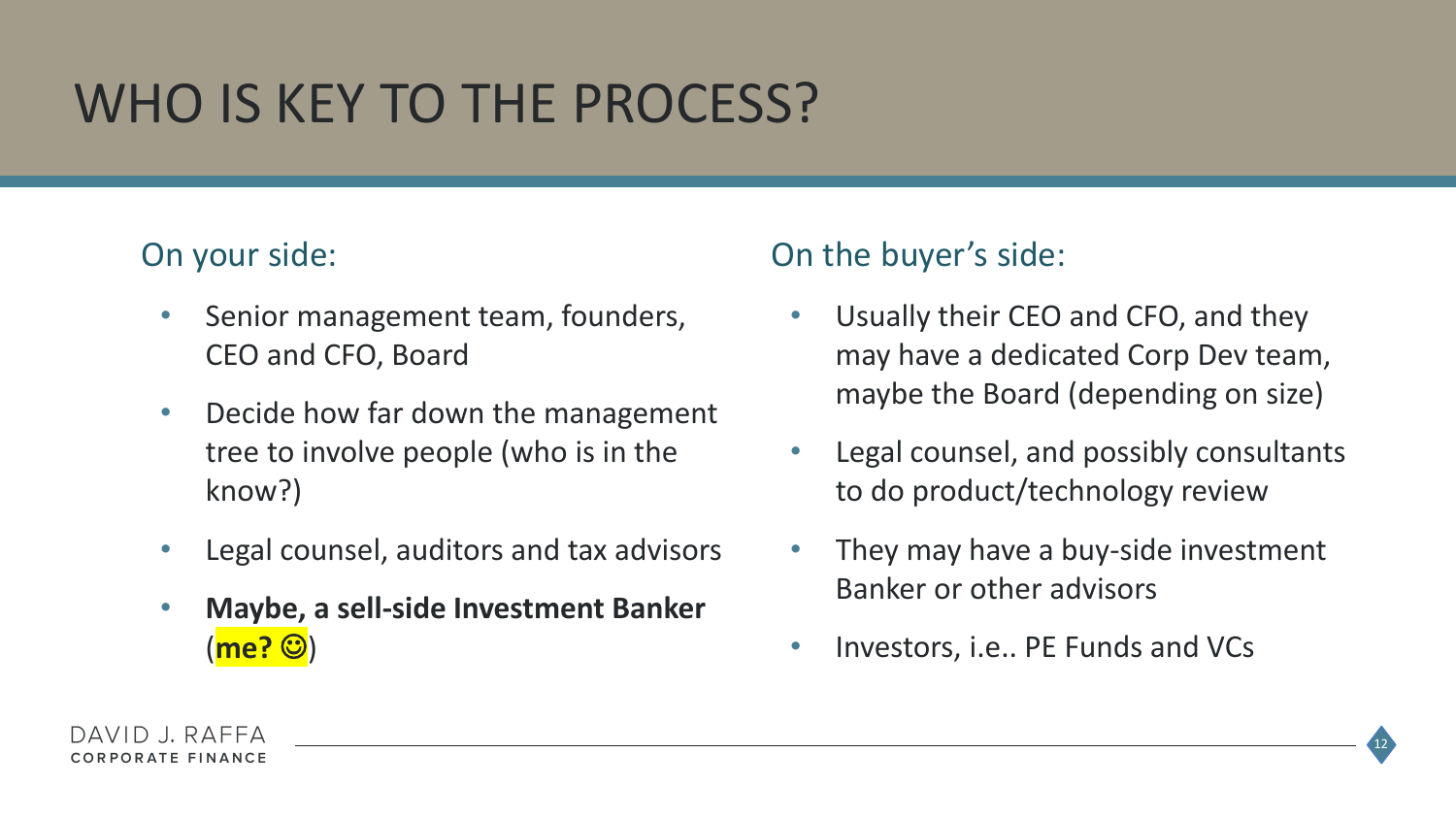### WHAT CAN GO WRONG?

- Expose your business secrets, IP to a competitor
- Be distracted from operating the business and it suffers
- Lose customers, partners who hear you are for sale (there are no secrets in this day and age)
- Lose staff who are nervous when they get wind of the sale (ditto)
- Failing to complete while incurring significant out of pocket expenses
- Completing, but at a sub-optimal price
- Reasons things might go wrong include:
	- Not being properly prepared to sell
	- o Not managing the exit process professionally
	- Not having a clear exit plan etc...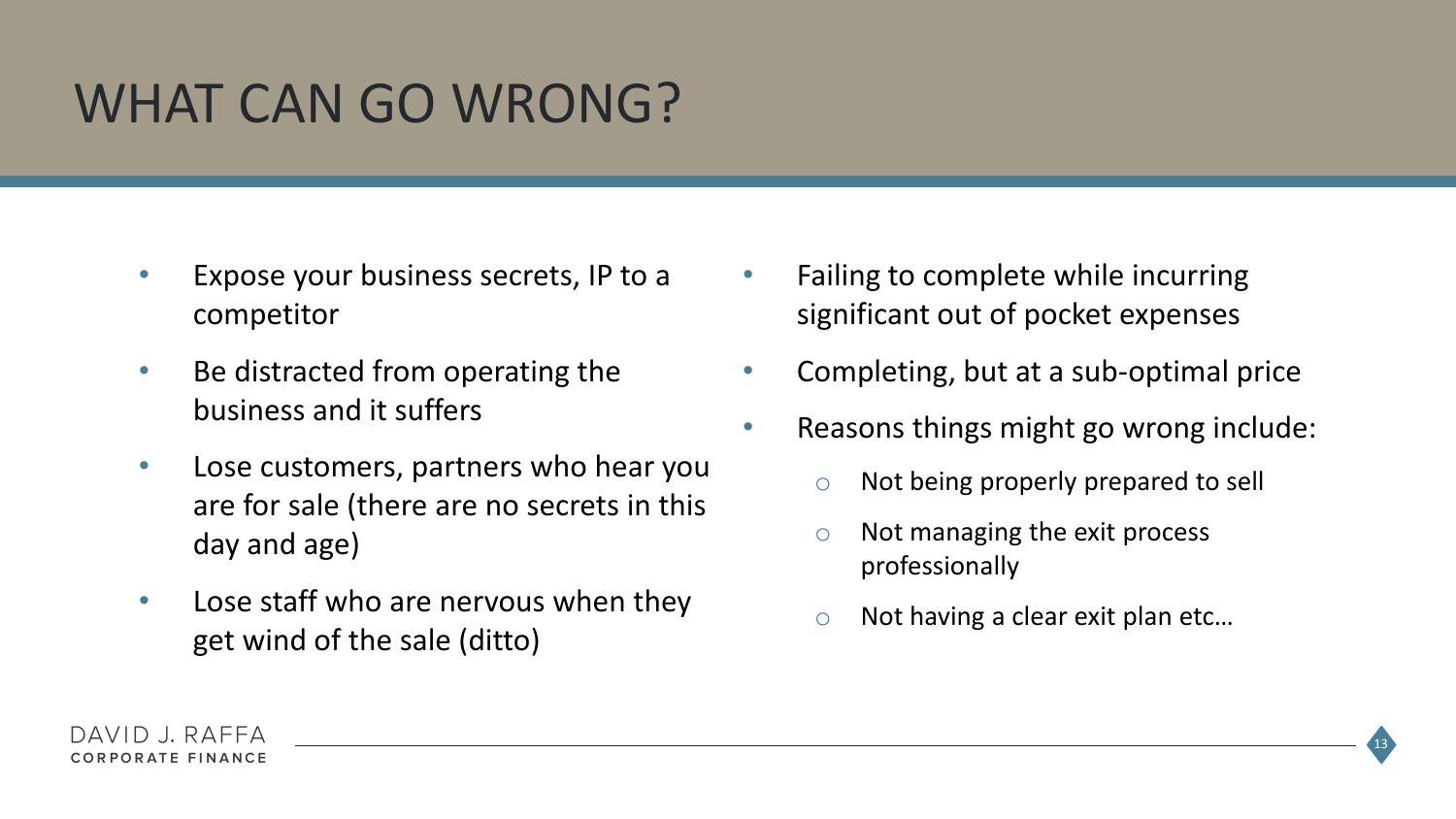# MAXIMIZING VALUATION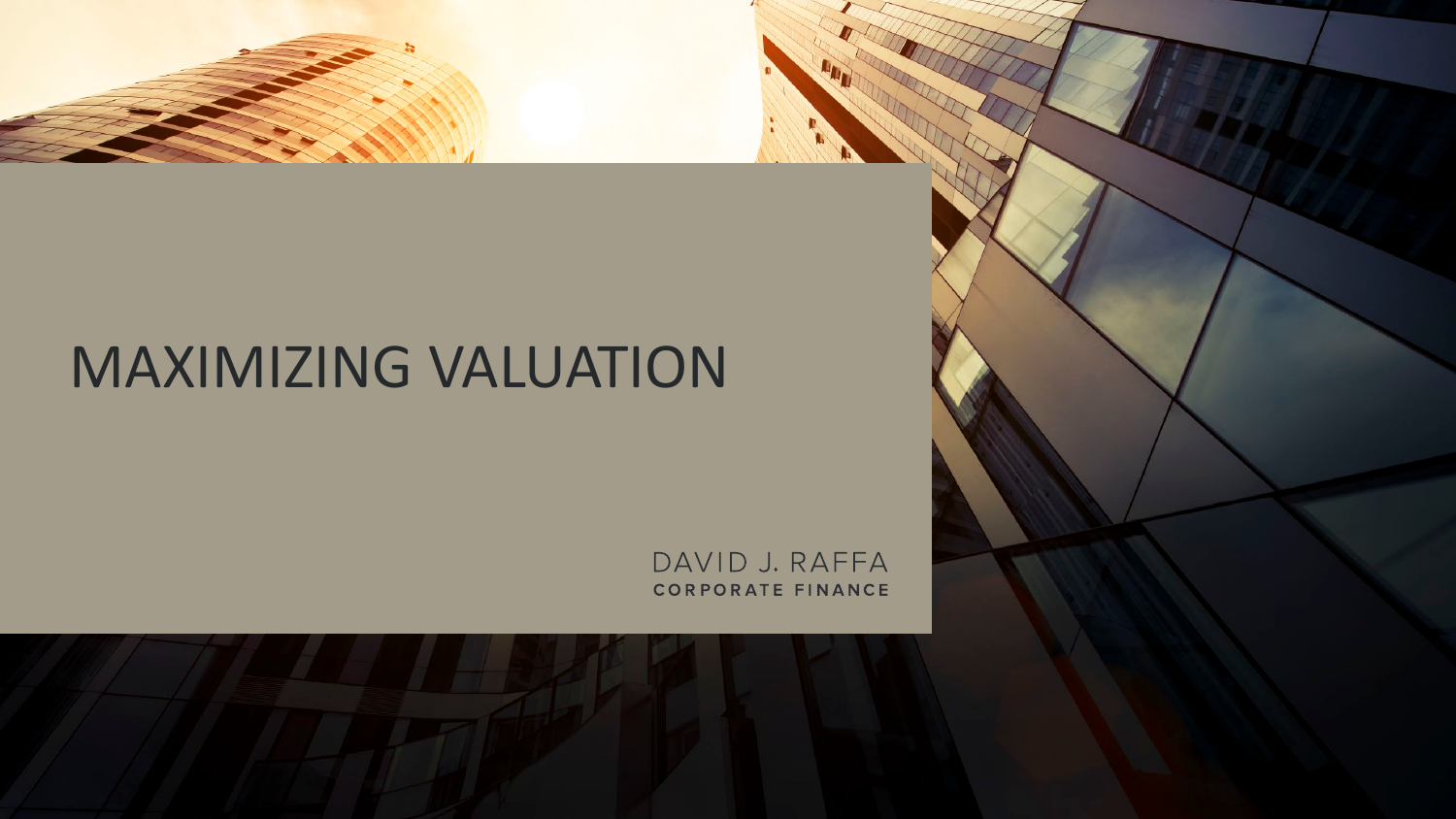# VALUATION METHODOLOGIES – THE BASICS

- The most common method of valuation is the *financial multiple*, being a multiple of:
	- o Revenues, *or*
	- Profit, or
	- o Cash Flow (EBITDA)

#### **Simple Example:**

- Revenues are \$5m
- Multiple is 4X revenues
- Valuation is \$20m

15

• Feel free to contact me for a **Valuation Primer** which goes into depth on valuation methodologies, and provides a number of links to additional tools, resources and information sources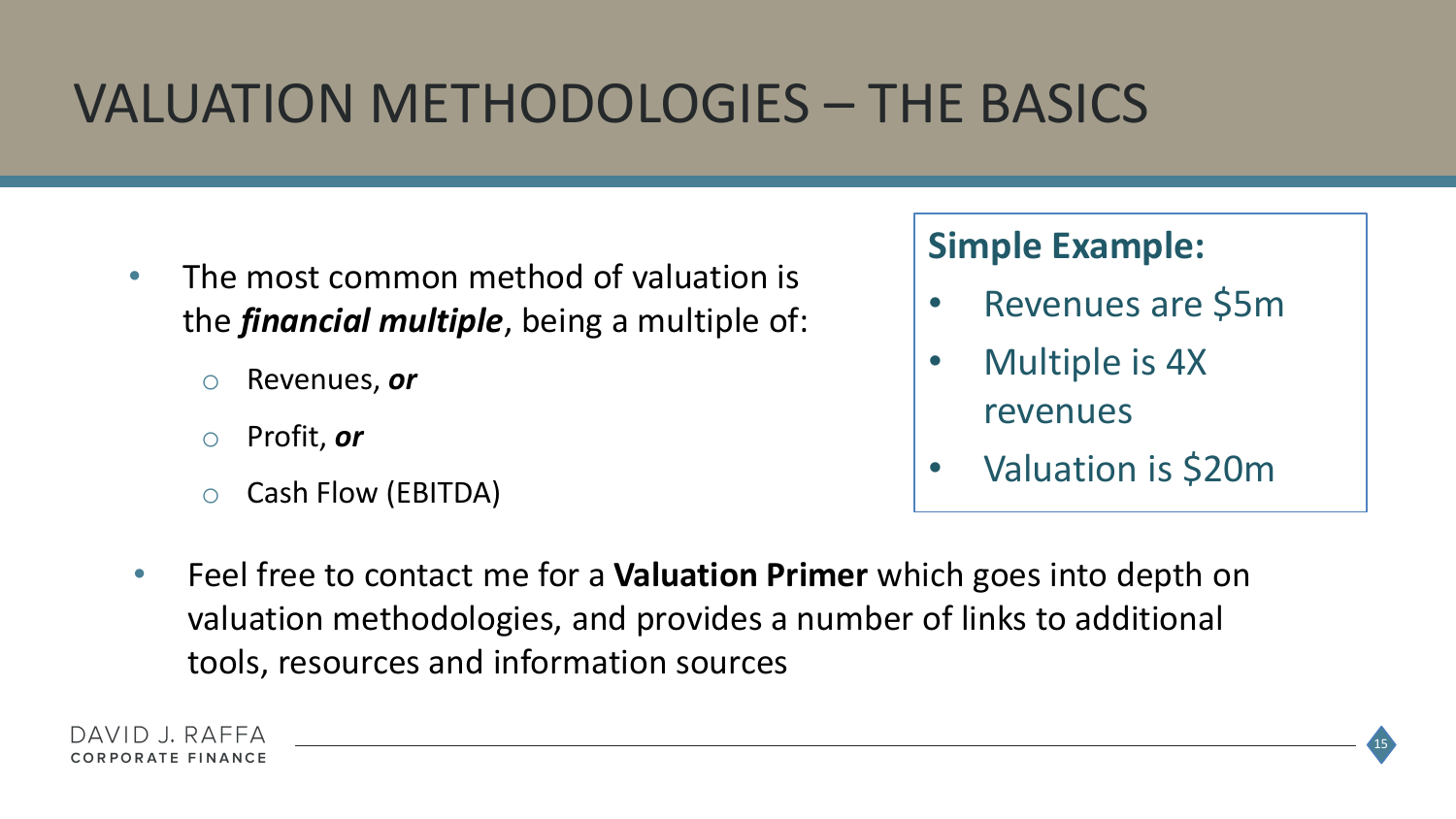# SOME OTHER VALUATION METHODOLOGIES

- **Code**: lines of code can be valued
- **Team:** a valuation can be put on headcount
- **IP:** patents and other IP can be valued
- **Hard assets**: less so in tech
- **Build vs. Buy:** there is value to a buyer in buying you today, versus the time and cost to build
- **Replacement cost:** cost to build
- **Brand:** established brands have value
- **Market Penetration:** buying access to a geographical, horizontal, vertical market
- **Accreditations, Approvals** etc..: value can be ascribed to having a hard to secure accreditations
- **Others:** particular to the industry, your business, the buyer's objectives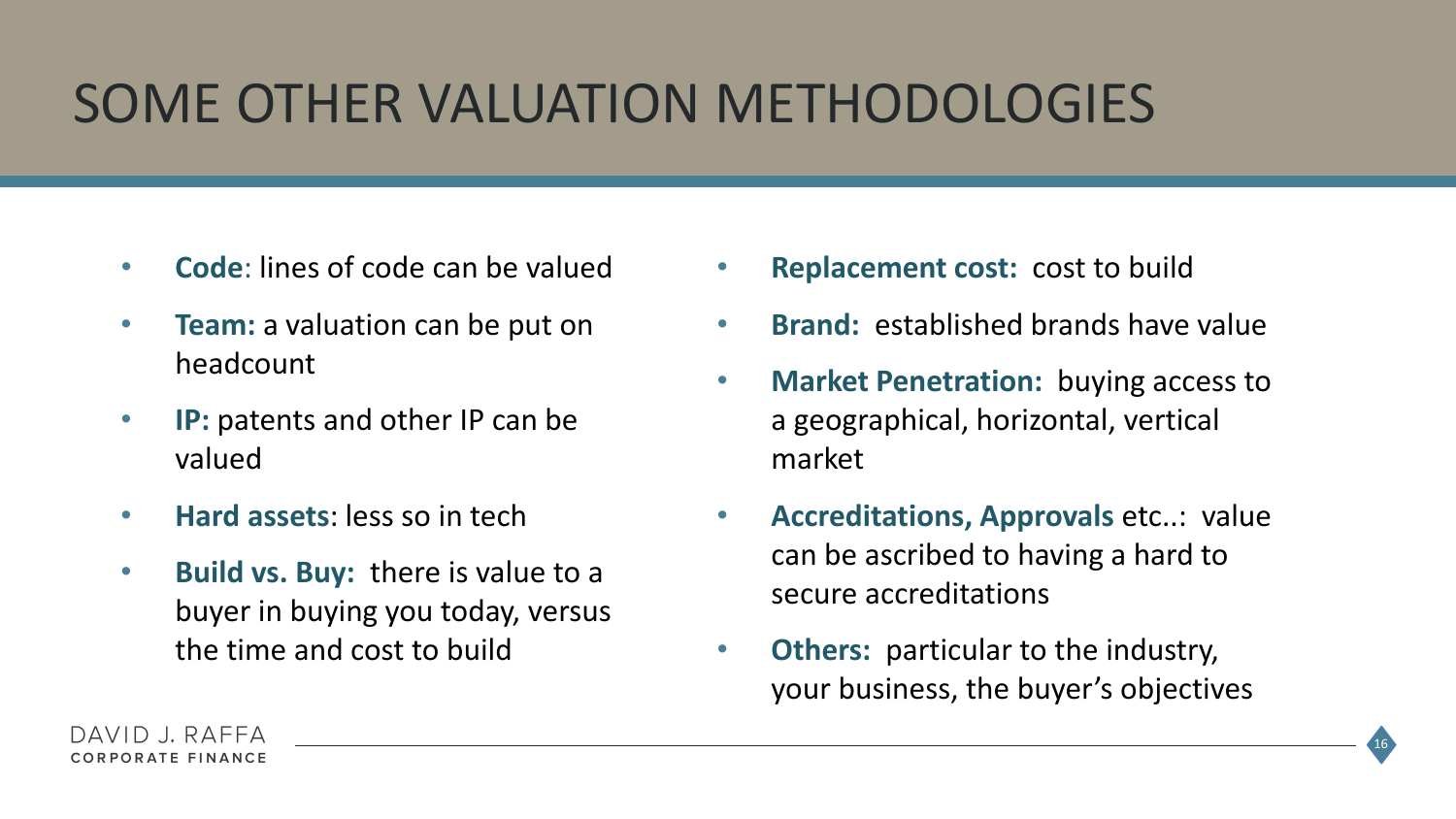#### PERFORMANCE METRICS – SaaS EXAMPLE

There are well defined and accepted performance metrics which will influence the valuation of a SaaS company for sale\*:

- **Revenue mix:** what is % of recurring revenues, current run rate (MRR)
- **Margins:** both gross and net

CORPORATE FINANCE

- **Churn as a %:** for both revenues and number of customers
- **LTV:CAC:** lifetime value of a customer as a ratio to customer acquisition cost
- **IP:** protectable, plus domain knowledge DAVID I RAFFA
- **Profitability-Growth Rate:** "rule of 40" = % annual growth + % of EBITDA
- **ACV:** average contract value
- **Sales cycle:** time from lead to sale
- **Others:** revenue per employee, per sales rep, brand, customer diversity (no concentration), geo-penetration, close rate, clear customer focus, etc. etc.

17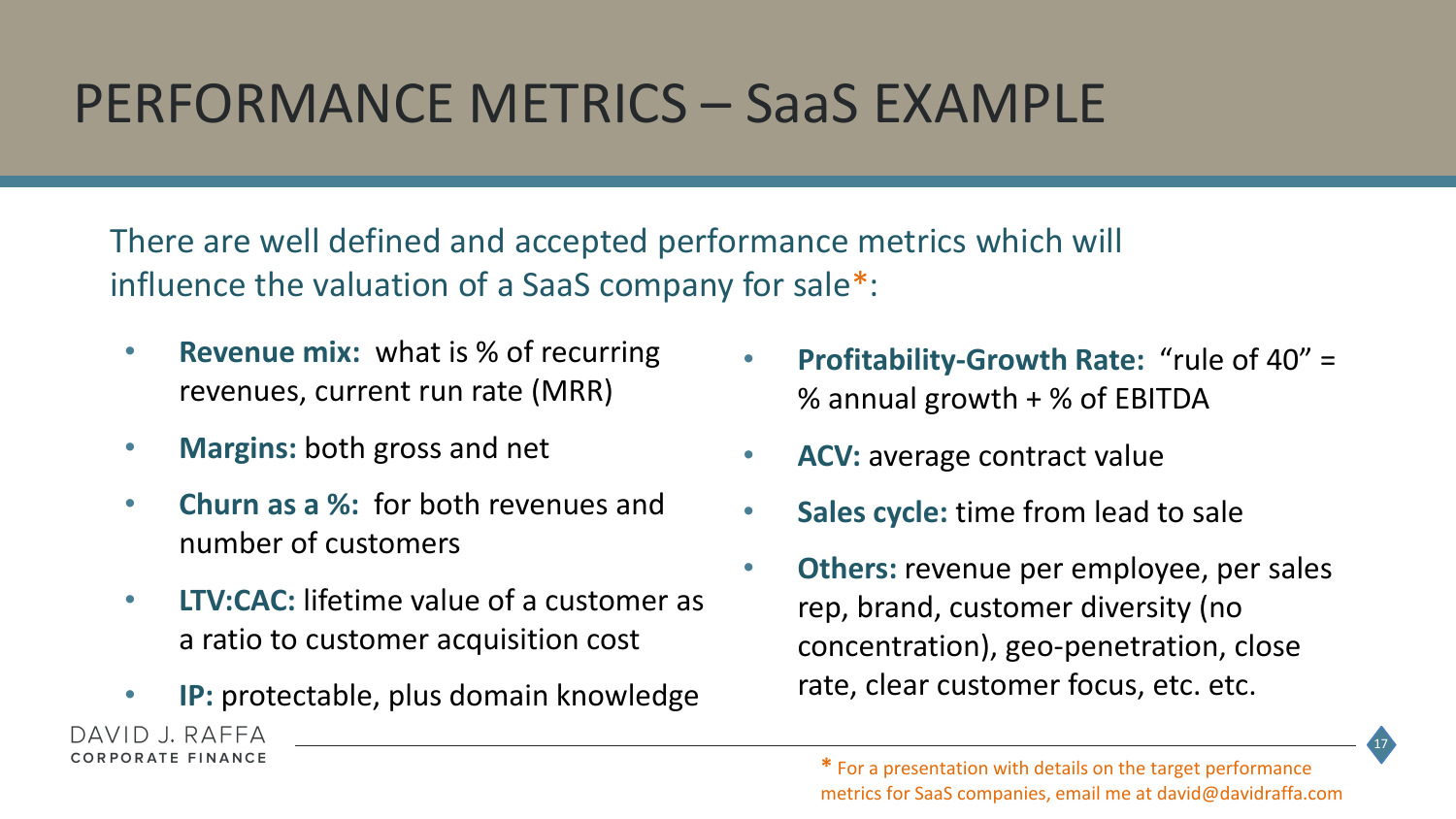#### VALUATION - SaaS EXAMPLE

Assume a SaaS company doing \$5m in annual revenues is for sale and has the following performance metrics:

- **Revenue mix:** 85% recurring revenues; 7.5% one-time launch fees; 5.0% custom dev work, 2.5% hardware sellthrough
- **Low Churn:** on an annual basis, under 5% for both revenues and number of customers (good!)
- **LTV:CAC:** greater than 4:1 (good!)
- **Profitability-Growth Rate:** 15% EBITDA + 50% YoY growth (good) =  $65\%$
- **ACV:** \$25,000 (not too bad)
- **Sales cycle:** 6 to 9 months (not too bad)
- **Others:** sold in every Canadian Province and US State, and several countries abroad; strong brand recognition, considered a leading-edge solution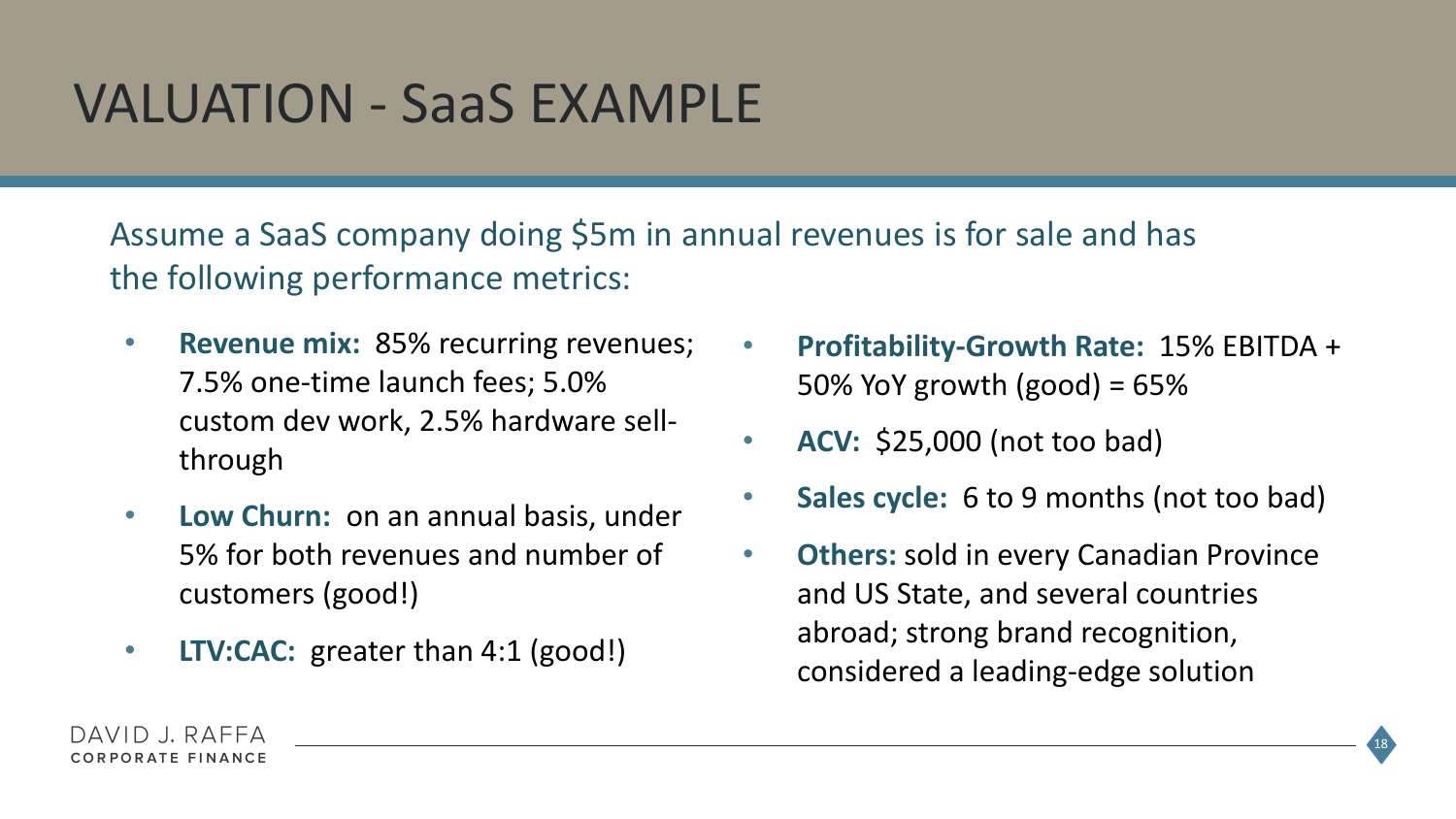#### VALUATION - SaaS EXAMPLE

The buyer/seller discuss all the performance metrics and agree that the company should attract a reasonable multiple, neither high side nor low side, and that a revenue multiple will be used as EBITDA is still low

| <b>Revenue mix:</b> |                             | <b>Rev Portion:</b> | <b>Multiple:</b> | <b>Valuation:</b> |
|---------------------|-----------------------------|---------------------|------------------|-------------------|
| $\bullet$           | 85% recurring revenues:     | \$4.250m            | 6X               | \$25.5m           |
| $\bullet$           | 7.5% one-time launch fees:  | \$0.375m            | 2X               | \$0.75m           |
| $\bullet$           | 5.0% custom dev work:       | \$0.250m            | 1X               | \$0.25m           |
| $\bullet$           | 2.5% hardware sell-through: | \$0.125m            | 0.5X             | \$0.0625m         |
|                     |                             | \$5.0m              |                  | \$25.5625m        |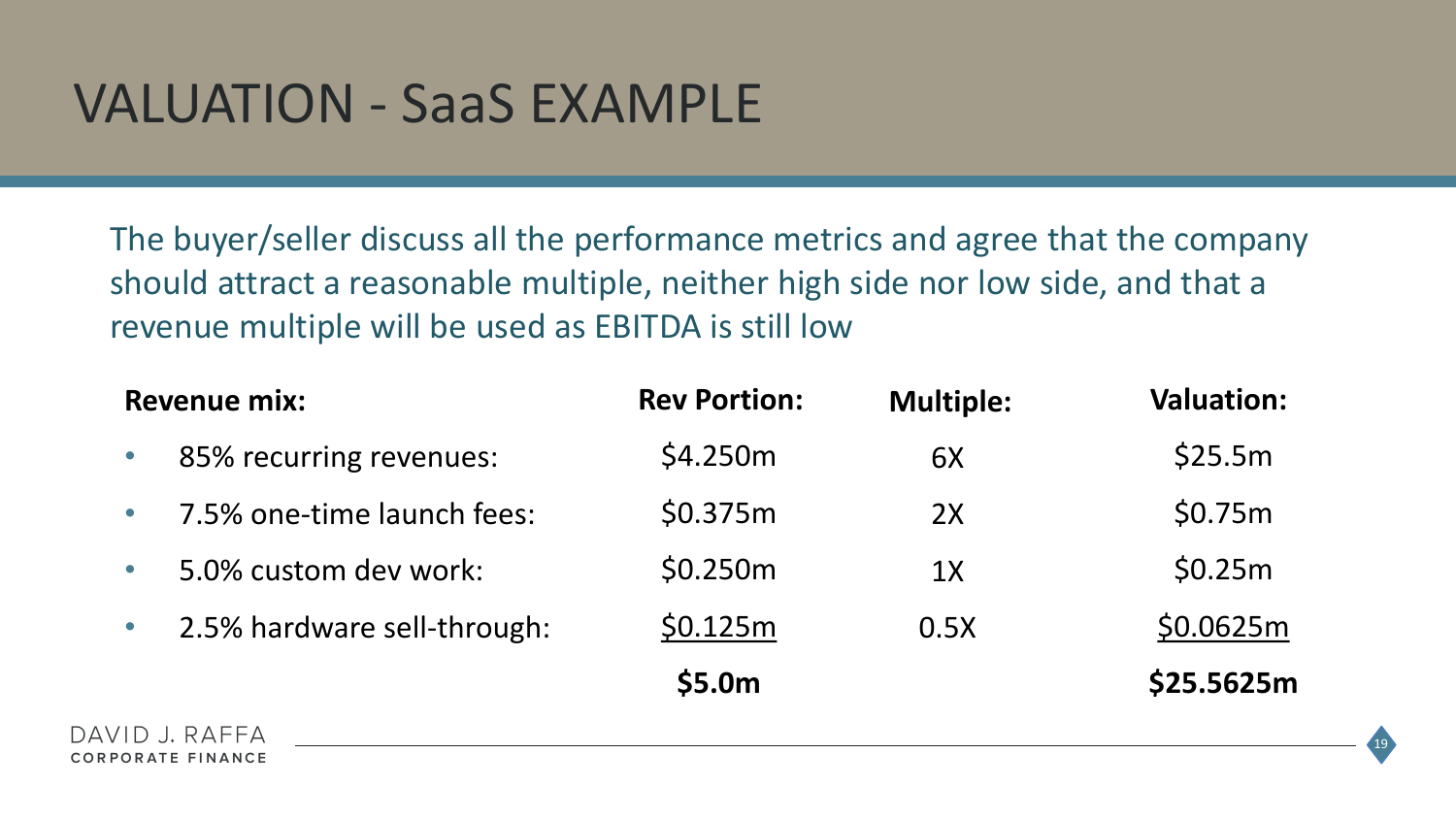# HOW IS A STRATEGIC VALUATION SECURED?

#### *It is not a financial multiple:*

- It is the value to a buyer who can leverage your product/technology using their brand and their greater reach: sales, marketing, distribution, partner, human and capital resources etc.. etc..
- Model out what you think the buyer could do if they acquired you and then make that model known to the buyer
- **They won't pay you what you can do for them, but they will pay more than a basic financial multiple**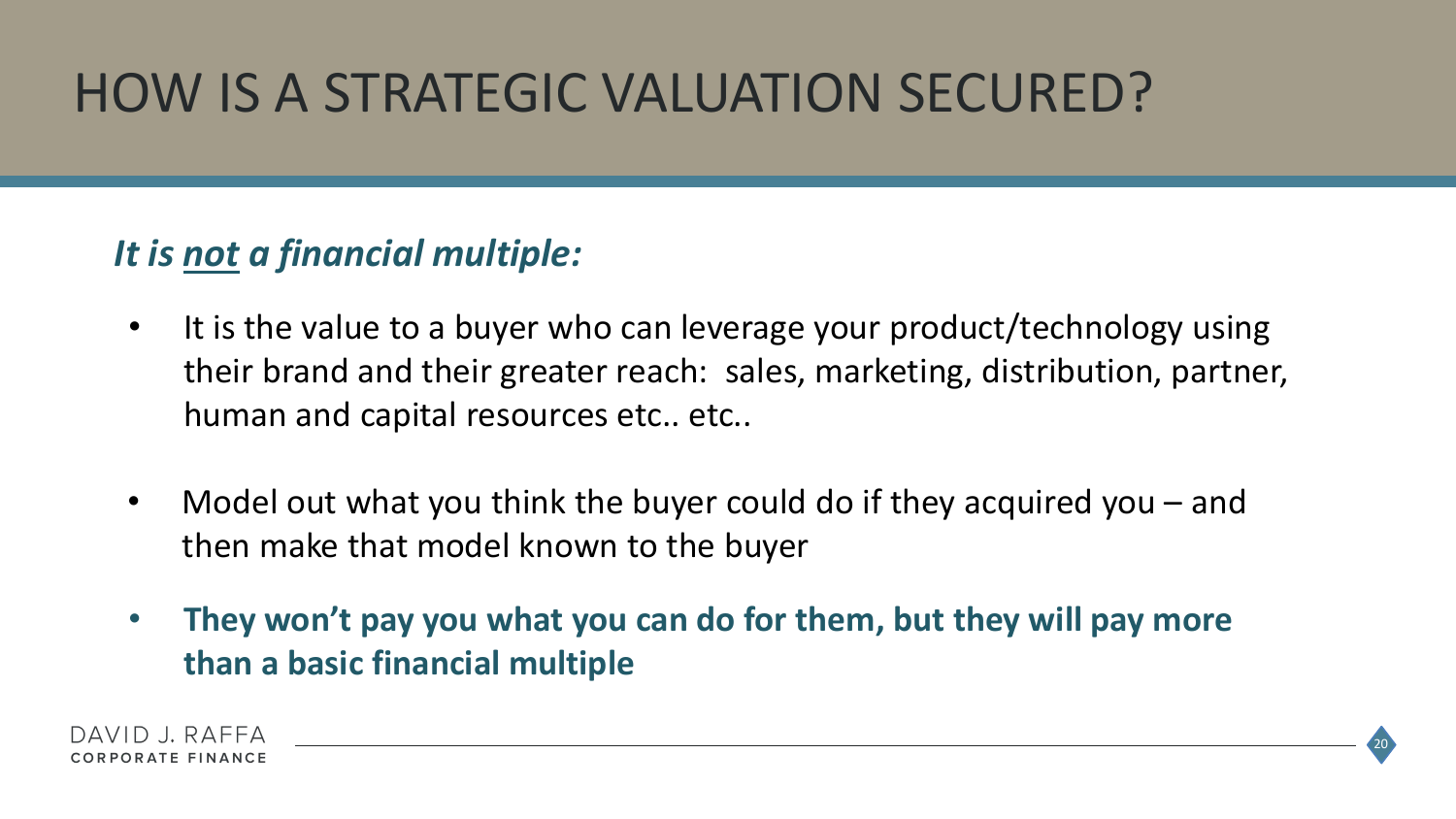

### STEP 2 - ANALYZE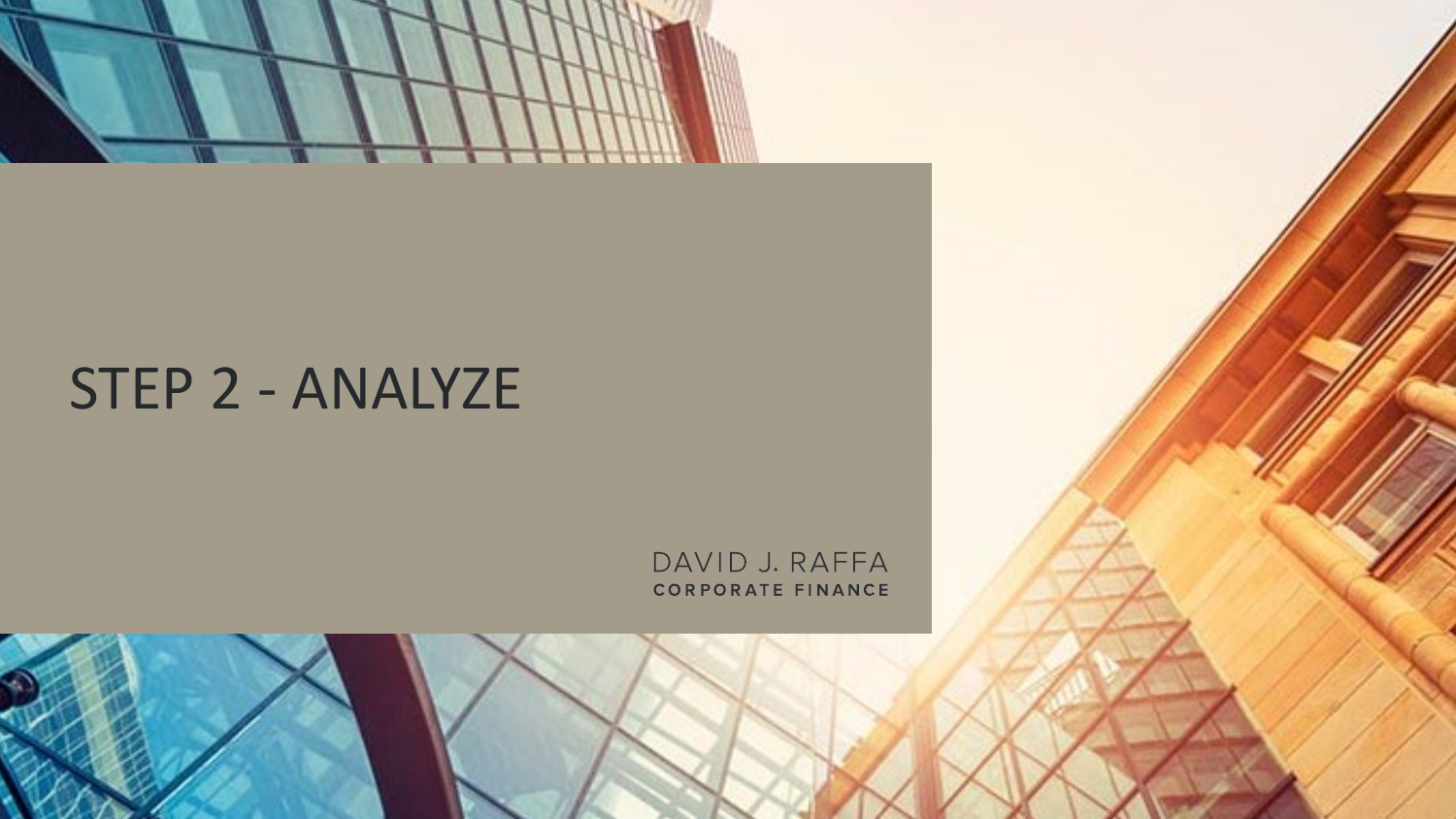#### STEP 2: ANALYZE

- Many companies considering an "exit' (sale of the company) are *not* optimized to achieve the best result
- The founders/principals/management team/board need to consider if there are things that should be done to optimize the business before marketing it
- Identify the "gaps" before a buyer does
- Make a decision on which gaps to address before going to market, and how to position yourself

*Go from being inside the business looking out …*

*… to being outside the business looking in*

*Just like the buyer will*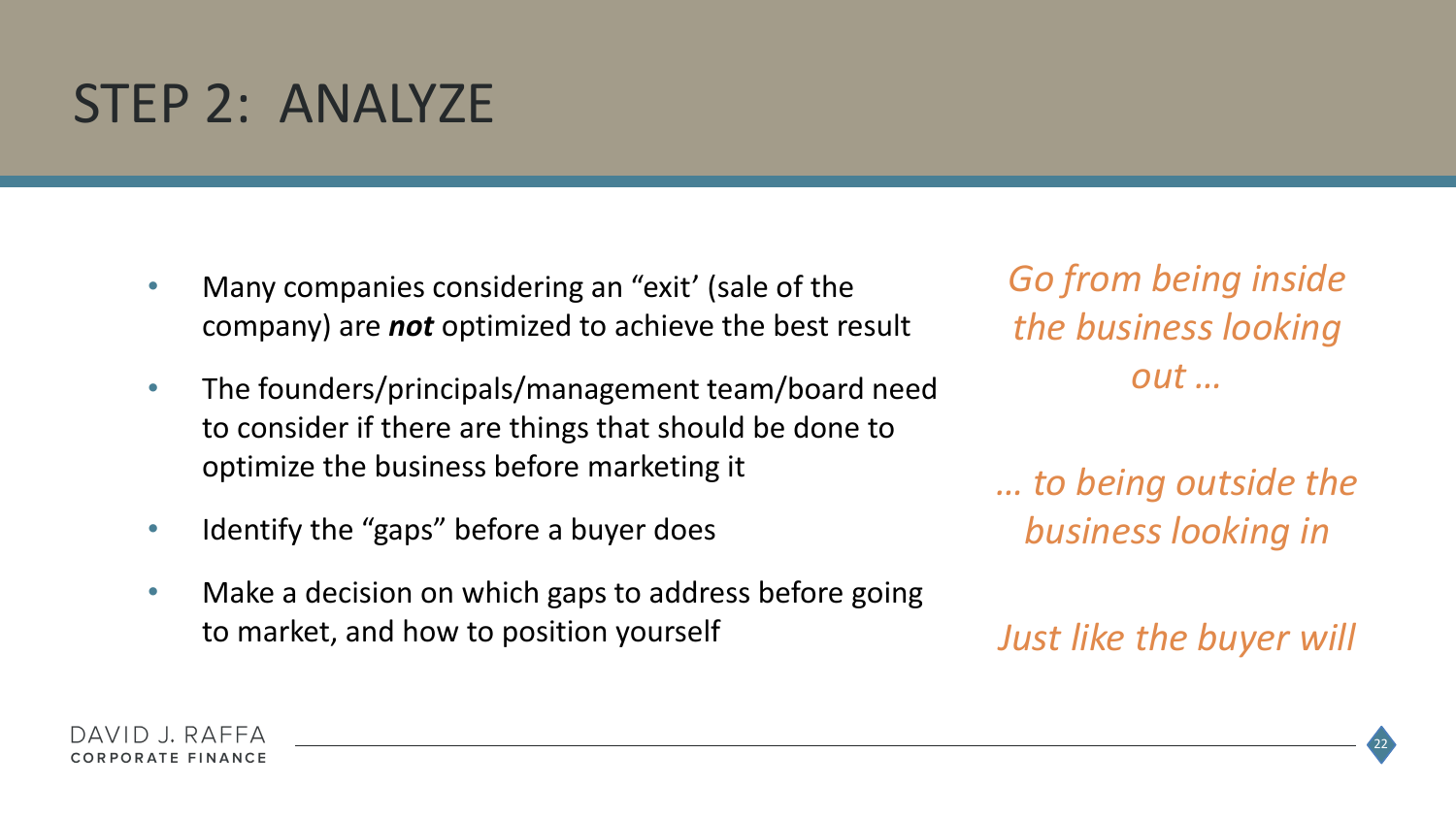### "GAP" ANALYSIS

Examples of some typical gaps might be, or might require:

- Changes to the business plan, revenue model, pricing strategy
- Expanding the product horizontally, deepening it vertically, adding IP
- Building strategic partnerships, vendor relationships, adding key customers
- Reducing customer concentration, adding geographical reach, penetrating new verticals
- Adding key personnel, developing domain expertise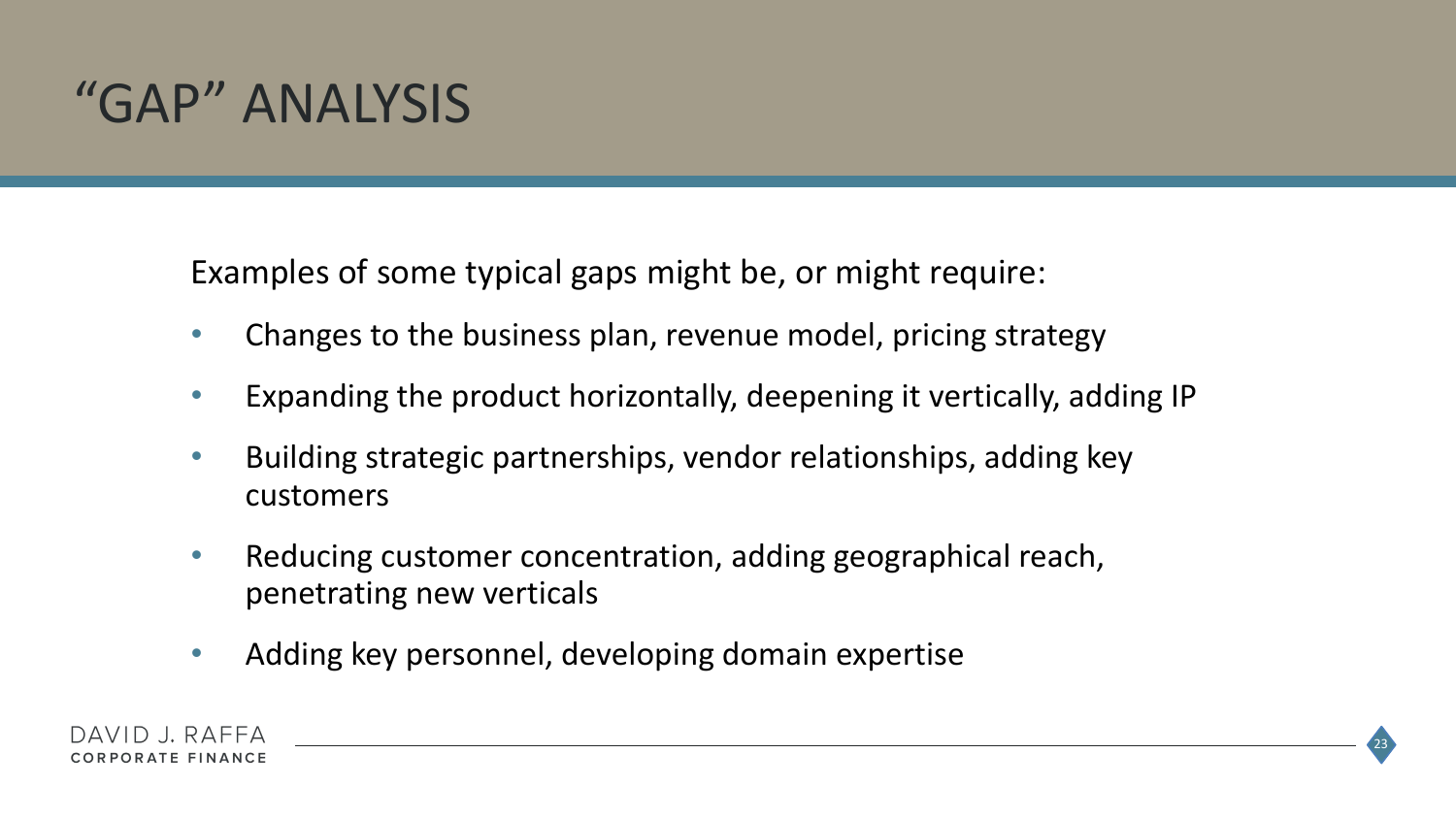### "GAP" ANALYSIS

For many small cap companies, valuation on exit is limited because:

- They are not **scalable** and cannot show their sales will be **repeatable**
- Their early revenues were secured from the "low-hanging fruit" and through "force of personality" of the founders
- They are not using scalable sales, marketing and other internal processes
- They do not have a predictable, repeatable, business model and revenues (leads are not connected through the sales cycle to the financial forecast)
- They do not have a well-defined product and IP roadmap and strategy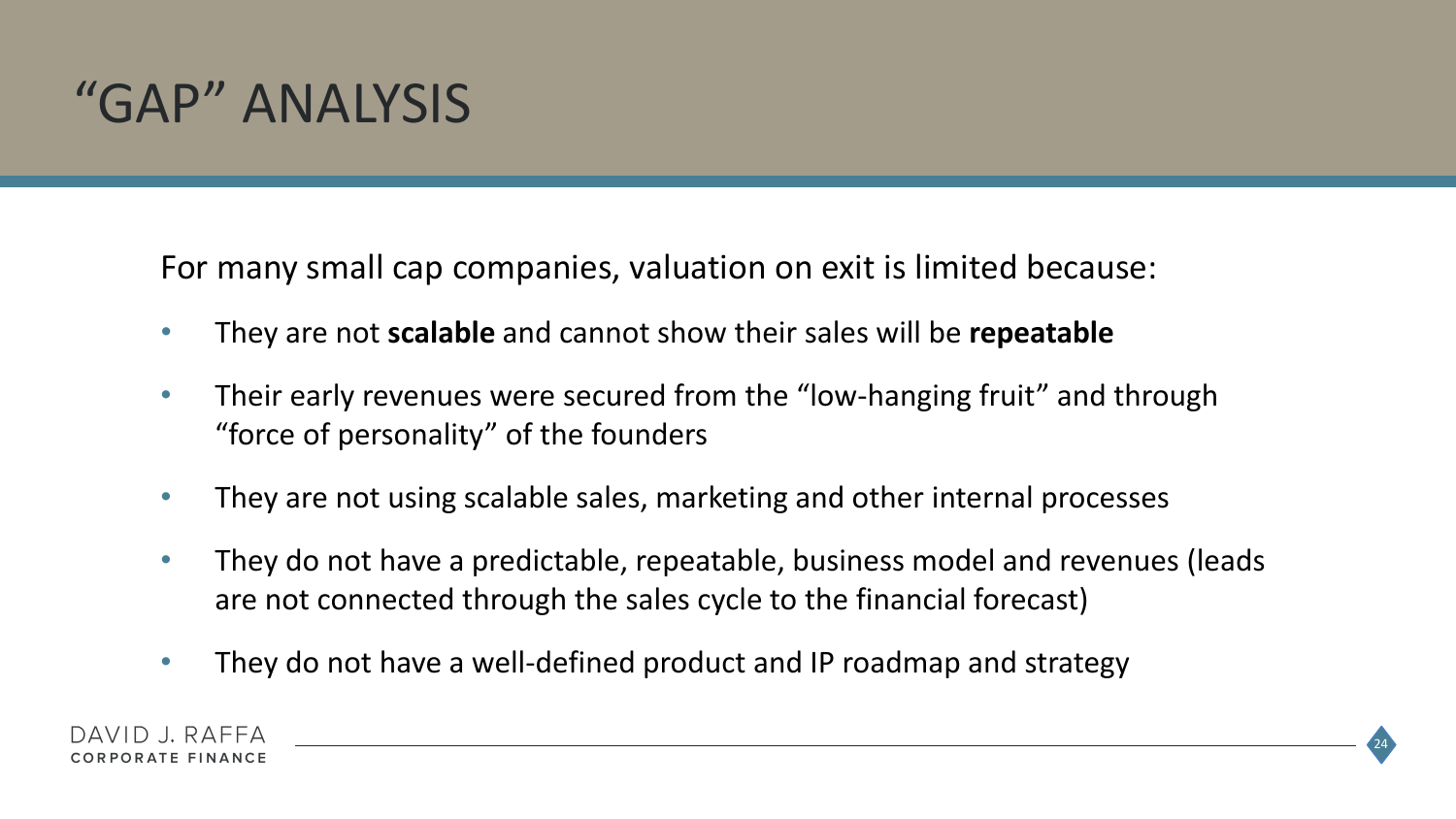# STORYBOARD – KEY STRATEGIC QUESTIONS

- 1. Who are you and why should buyers care about you?
- 2. Why did you decide to launch your company – what was your "ah ha" moment?
- 3. What is your market industry ecosystem, dynamics, size, opportunity, addressable, obtainable?
- 4. What is your product/technology/service?
- 5. What is the market pain in your market?
- 6. How do you solve the market pain?
- 7. What is your go to market strategy?
- 8. What is your revenue model? Can you make money?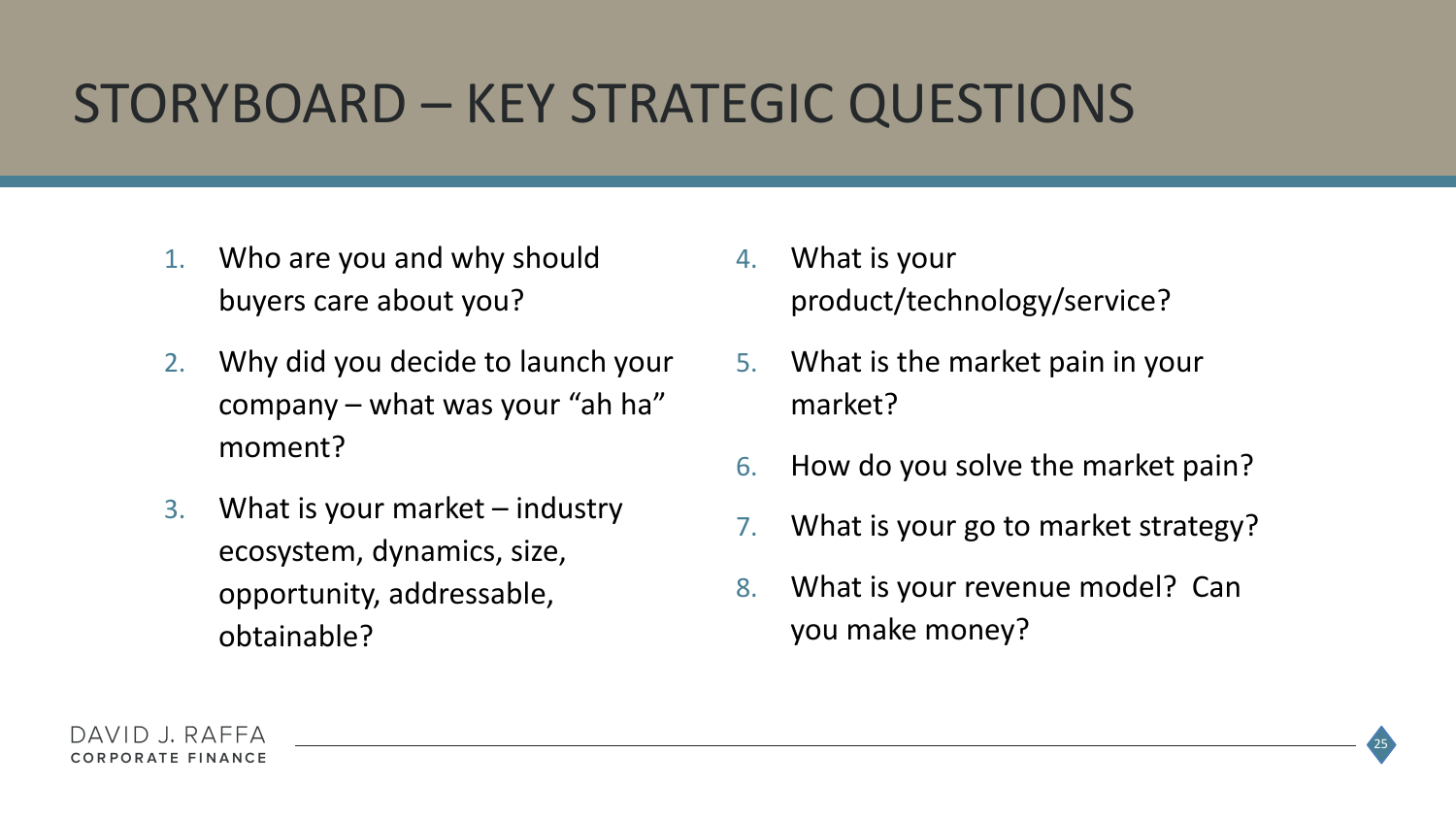# STORYBOARD – KEY STRATEGIC QUESTIONS, con't

- 9. What is the ROI to your customers? What is your value proposition to them?
- 10. What is your product roadmap?
- 11. What is your IP and your IP strategy?
- 12. What is your competition and who are your principal competitors?
- 13. What are your competitive advantages, your secret sauce, your differentiators - how do you defend your moat?
- 14. Why buy you now? What should the buyer's acquisition thesis be? (Yes, you might need to lead them to it)
- 15. What is your continuing business strategy if you are not acquired?
- 16. What keeps you up at night?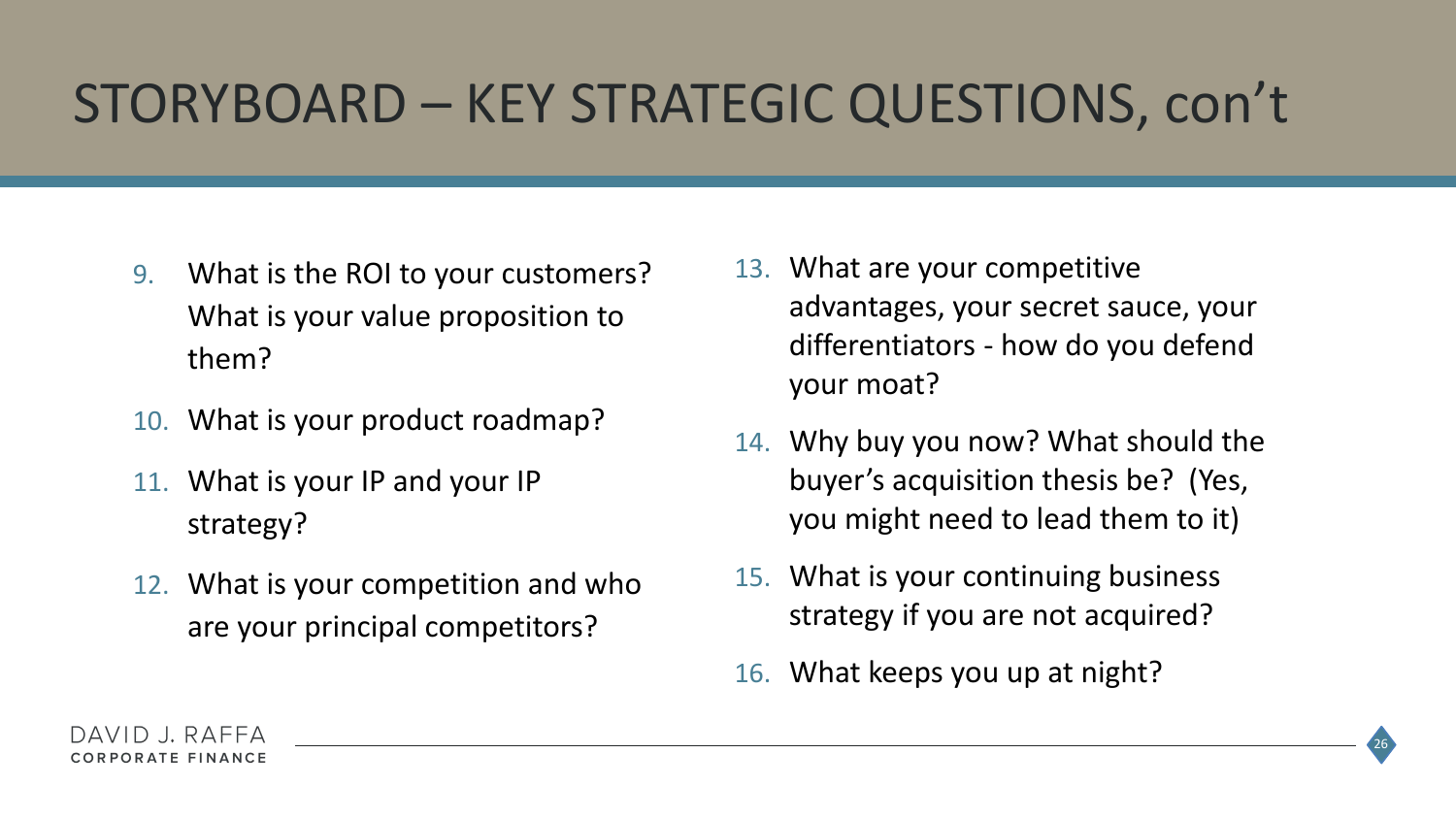

### STEP 3 - PREPARE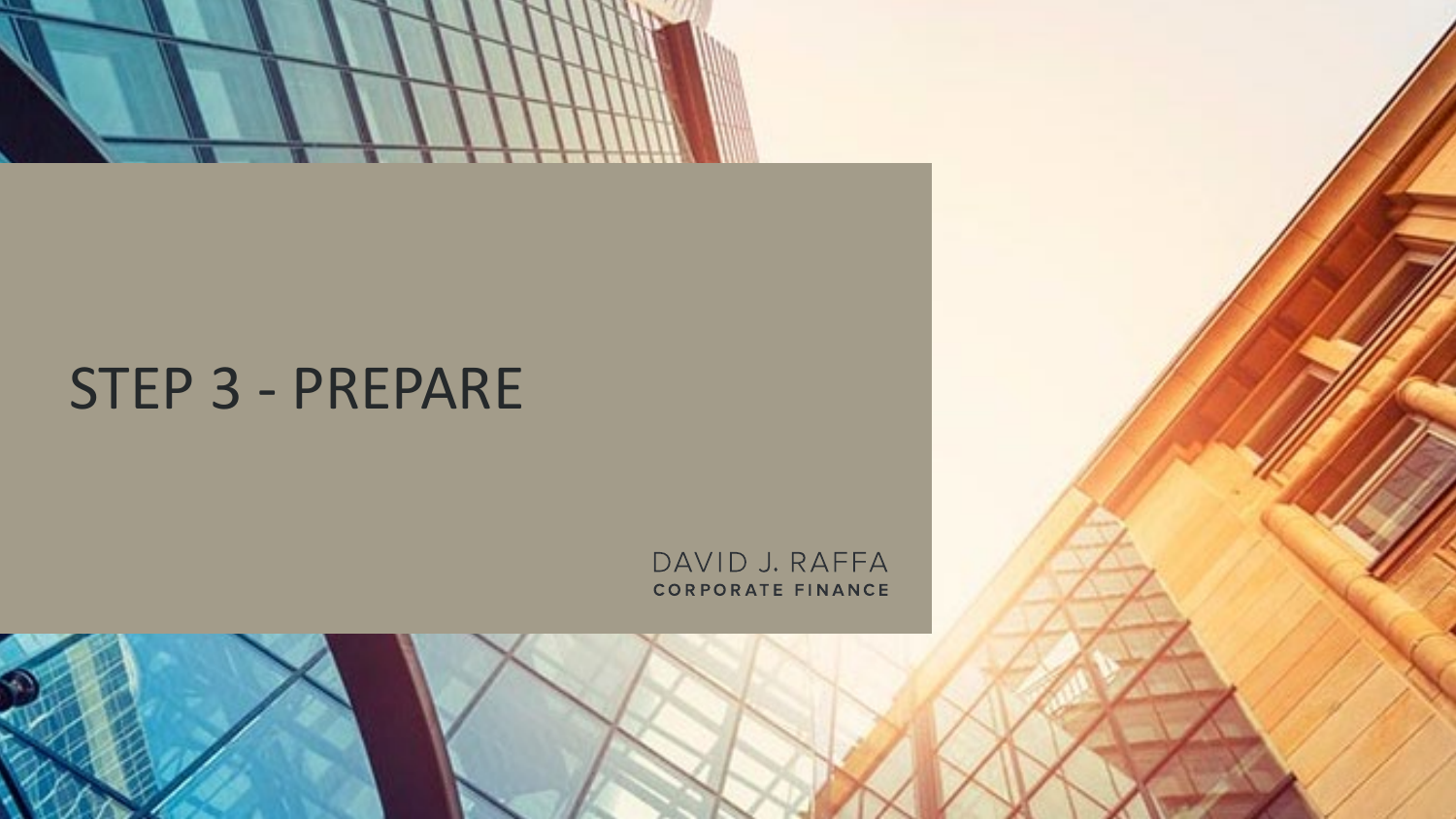# STEP 3: PREPARE – THE CORE DOCUMENTS

#### **CORE DILIGENCE DOCUMENTS:**

- Confidential Information Memorandum (CIM)**\***  and/or a Diligence Slide Deck ("Confidential Information Presentation" or "CIP")**\***
- Historical Financial Statements, most recent Quarter and/or Month End and current Balance Sheet
- Financial Forecast (up to three versions): operating budget (base case), break even model, growth model
- Management Discussion & Analysis of Operating Results
- Financial & Performance Metrics

DAVID J. RAFFA CORPORATE FINANCE

#### **BUSINESS DILIGENCE:**

- Due Diligence Questionnaire
- Storyboard (a strategic form of Executive Summary)
- All Business, Strategic & Operational Plan(s)
- Sales & Marketing Plan(s) & Sales Funnel (connected to the financial forecast)
- Market Analysis
- Competitive Analysis

28

**\*** Some Tech Investment Bankers are moving away from the traditional Confidential Information Memorandum and using other disclosure documents (decks) to provide the data & metrics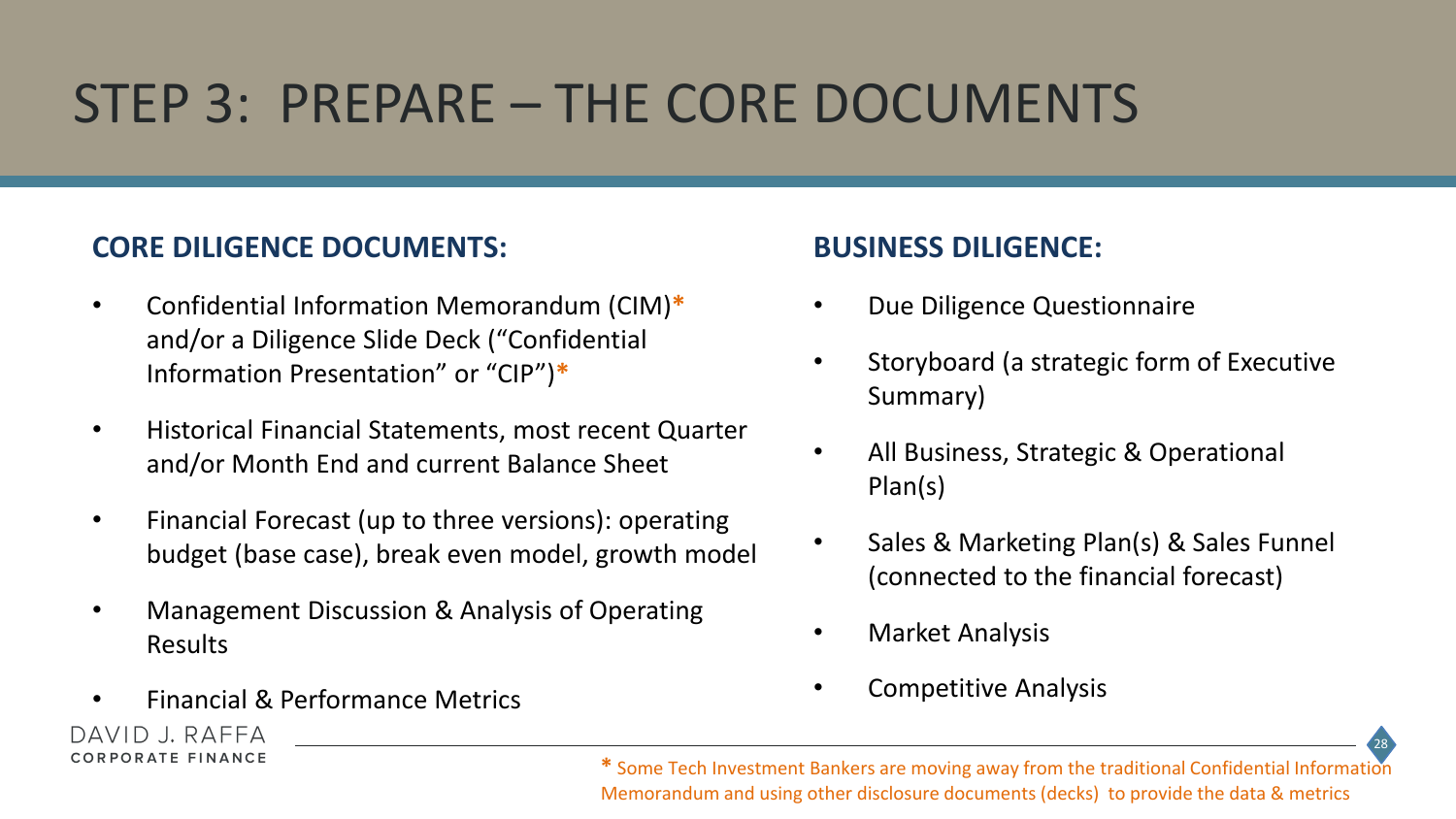# STEP 3: PREPARE – THE CORE DOCUMENTS con't

#### **TECHNICAL DILIGENCE:**

- Product Roadmap
- IP & IP Strategy
- Tech Stack & Architecture
- Product Feature Summary & Demo

#### **MISC. DILIGENCE:**

- Org Chart and List of Personnel
- Cap Table and, if applicable, waterfall analysis

#### **PROCESS:**

- Prospect List
- Presentation Slide Deck
- Teaser & Opportunity Summary for potential Buyers
- Form of NDA
- Deal Process outline, LOI guidance
- Data Room & Data Room Index
- Snapshot (update document for providing ongoing updates)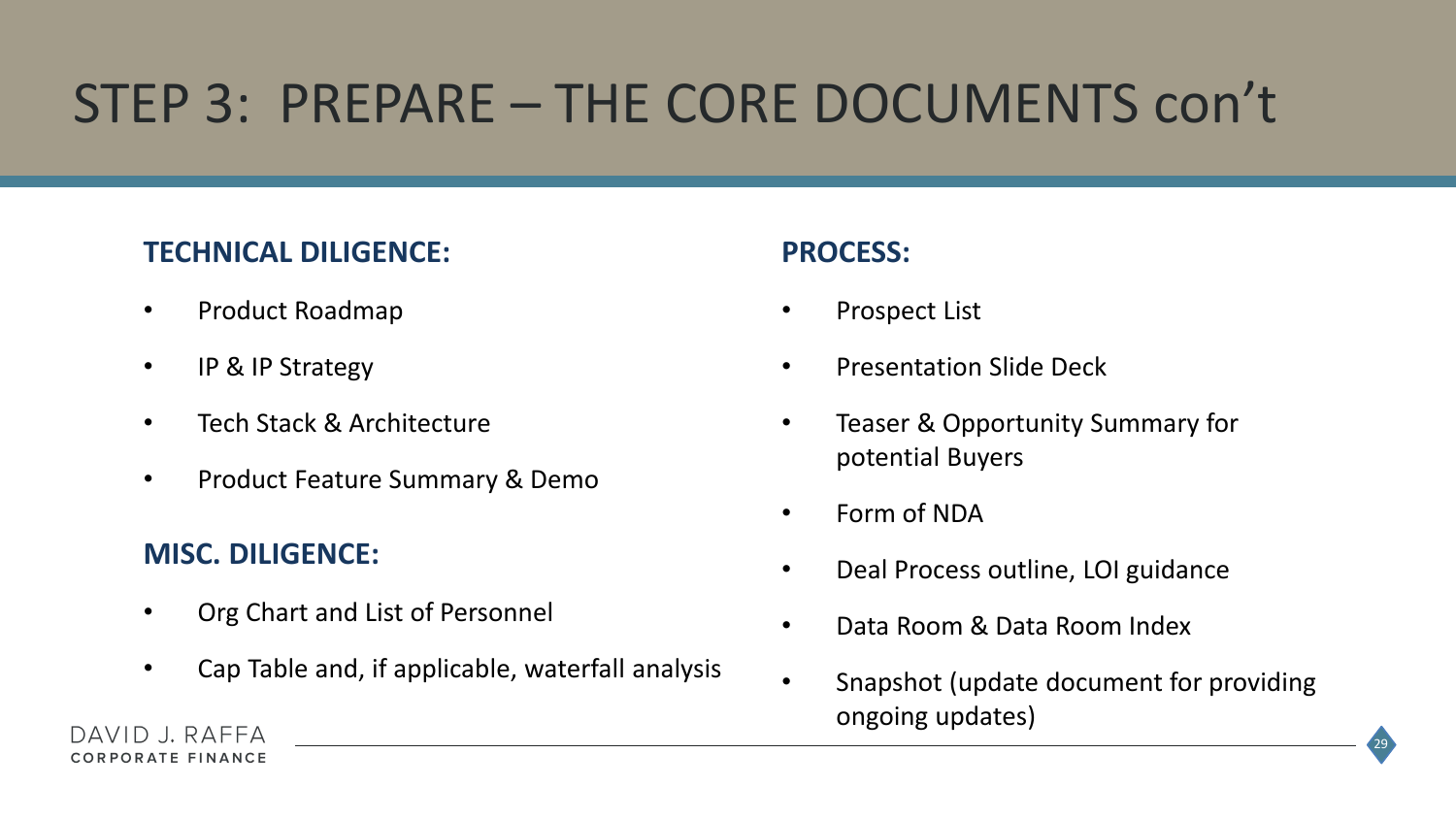### BUSINESS & STRATEGY DOCUMENTS

- **CIM & DD Questionnaire & Storyboard** – Asks and answers many of the DD questions a buyer will have – shows strategic thinking by the management team, and provides full financial & performance metrics
- **Business & Strategic Plan(s), Operating Plan, Sales & Marketing Plan(s)** – The more plans in writing, the better. These plans are risk management tools for the buyer
- **Sales Funnel –** Should be connected to the financial forecast, and based on demonstrable historical data (tracked for prior fiscal years)
- **Product Roadmap & IP Strategy and Tech Stack & Architecture** – Buyers buy smaller companies to obtain leading edge technology and products. This needs to be demonstrated – both by demos and by documentation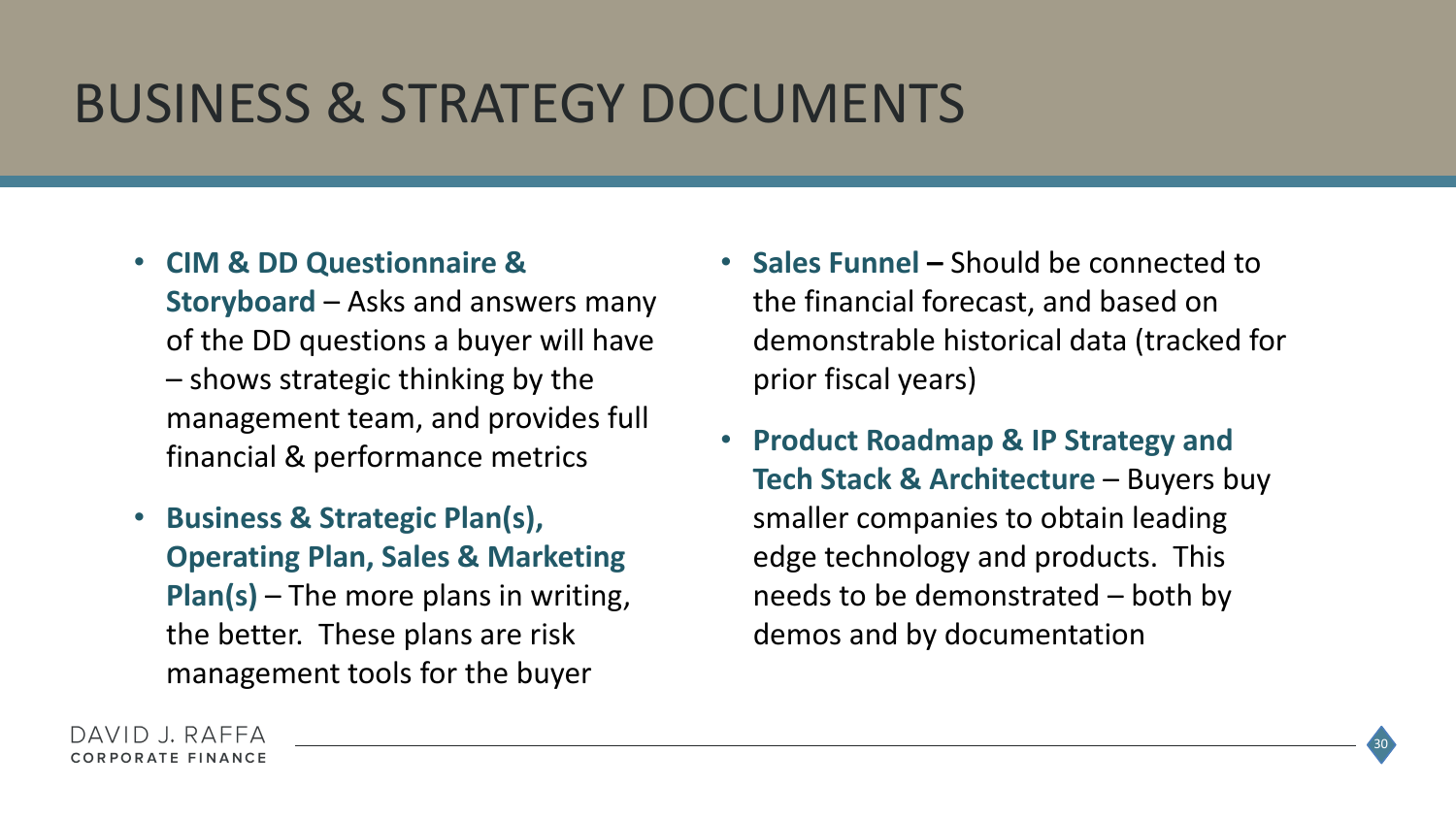# FINANCIAL DOCUMENTS

- **Historical Financial Statements –** Past five fiscal years, audited or at least review engagement
- **Financial Forecast –** Up to three models going forward for balance of current fiscal year and for at least the next two full fiscal years and up to five:
	- o Operating budget (base case)
	- o Break even model (if not yet break even)
	- o Growth model (i.e.. model in hands of a buyer)
- **Financial & Performance Metrics**  – The metrics that are used to measure companies in your space
	- **Management Discussion & Analysis of Operating Results (MD&A)** – An explanation of the past historical performance, and an explanation of the assumptions under each of the forecasts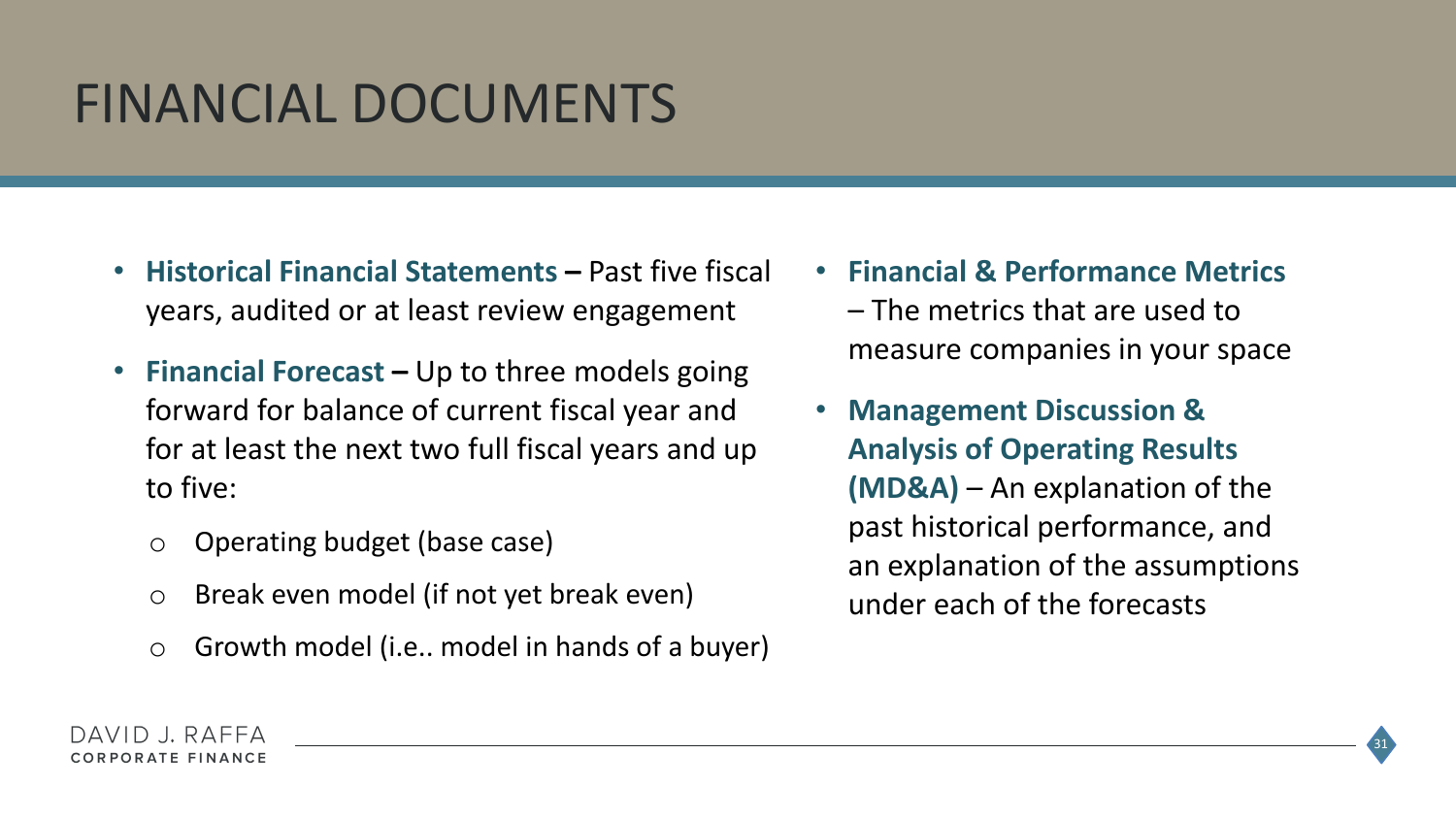## SUPPORTING DOCUMENTS

- **Org Chart and List of Personnel**  People are key to tech acquisitions, full list of personnel, titles, tenure, comp packages (no-names basis)
- **Competitive Analysis**  A deep dive into both:
	- o What competitive threats are there, and
	- $\circ$  Who the principal competitors are
- **Cap Table** and, if applicable, **Waterfall**  analysis – Who owns what, who gets what
- **Snapshot** (update document) A short update document on metrics and trend lines to report on:
	- o Performance since the last FYE, and
	- o For monthly updating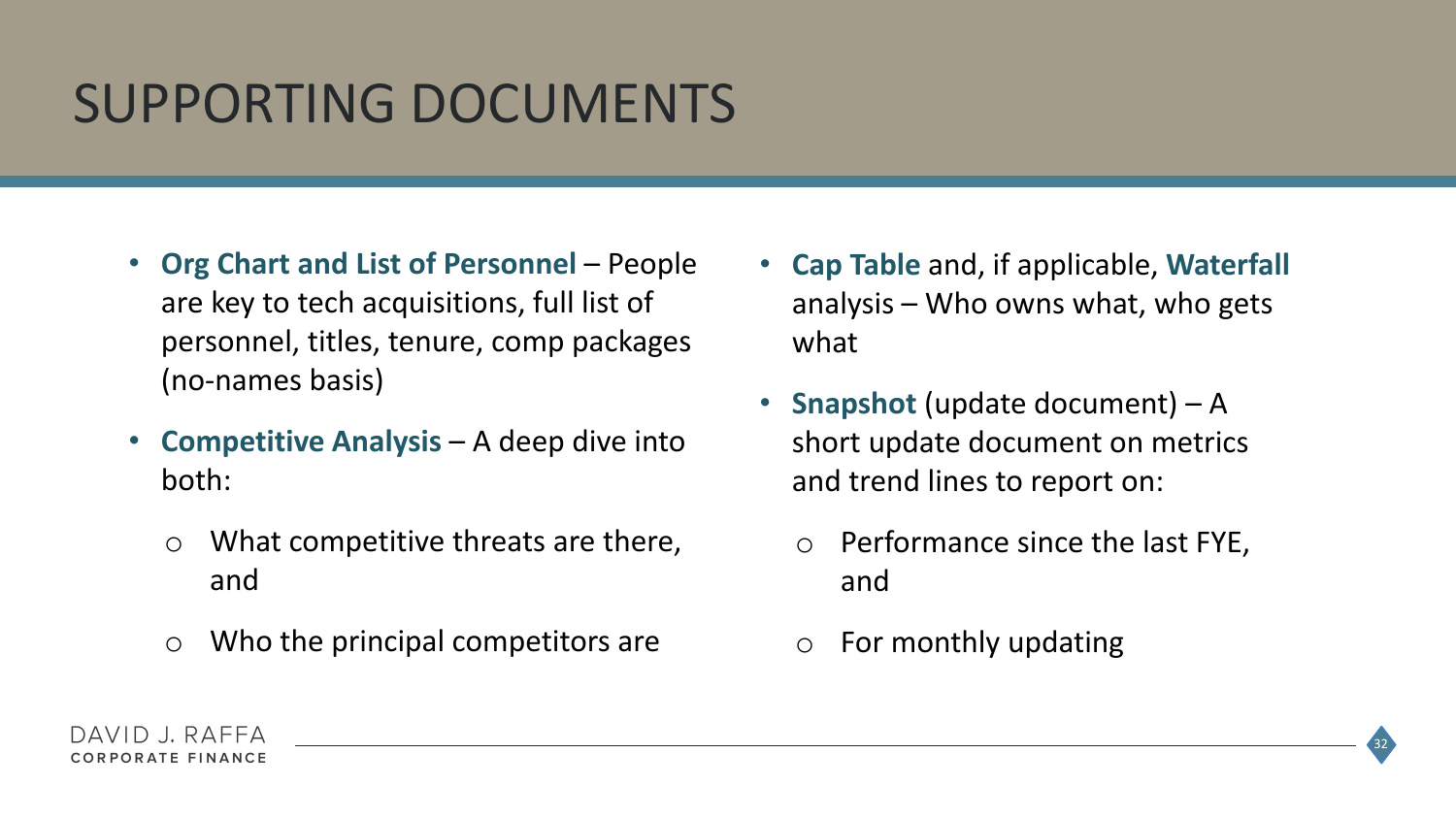# PRESENTATION DOCUMENTS

- **Confidential Information Presentation ("CIP")\*:**
	- o The Due Diligence deck
	- o Long version, captures each operational area of the business
	- o Includes all financial and performance metrics
	- o Done in place of a CIM**\***
- **Presentation Slide Deck:**
	- o Will be used for in-person and online presentations by the CEO
	- A shortened version of the CIP
- **Teaser & Opportunity Summary**  Forms the body of the initial email sent by the sell-side investment banker to all prospects, company is anonymous



**\*** Some Tech Investment Bankers are moving away from the traditional Confidential Information Memorandum and using other disclosure documents (decks) to provide the data & metrics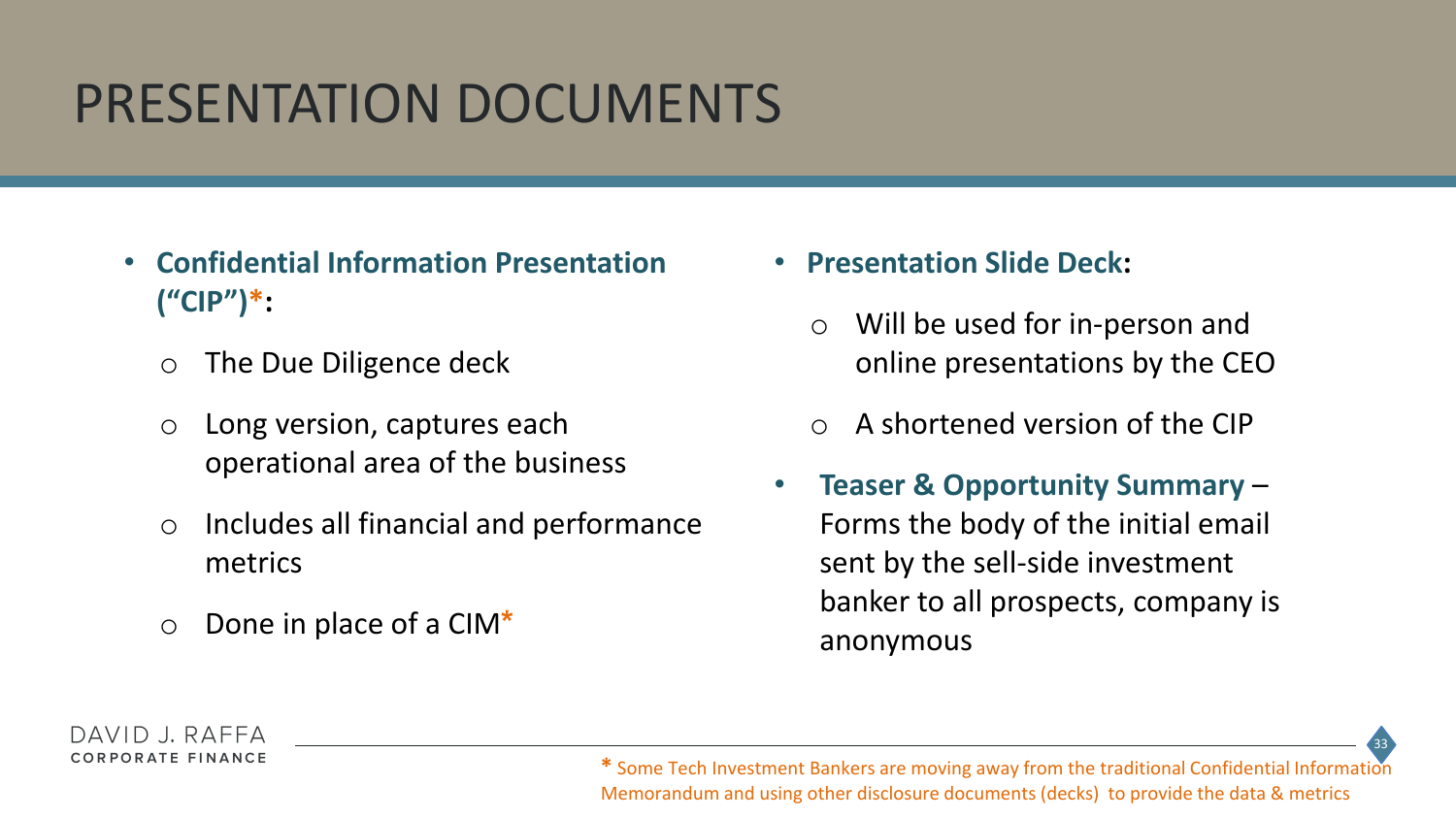### PROCESS DOCUMENTS

- **Data Room & Data Room Index**:
	- o Data Room includes every material document in the history of the company, plus
	- o All the core documents prepared for marketing the company
	- o This is *not just an admin task*, it will influence valuation
	- o **Start this well before you intend to sell**
- **NDA** To protect yourself during the process, this version is more comprehensive than a standard commercial one
- **Deal Process Summary & LOI Guide**  To tell buyers how the process will run
- **Prospect List**  Sliced and diced to segment all prospects
- **Key Prospect Profiles**  For key prospects, to tailor pitch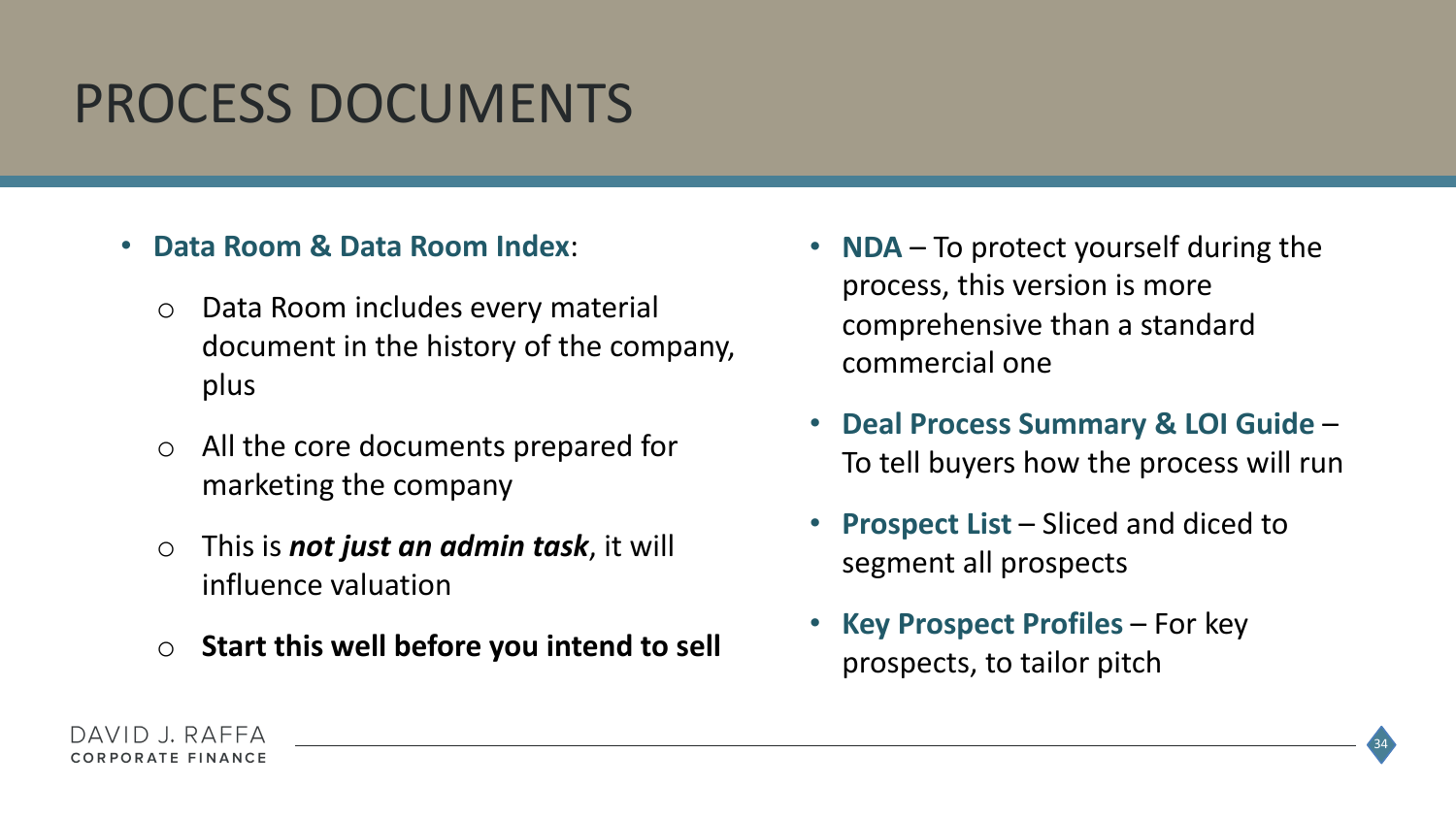# BREAK - 10 MINUTES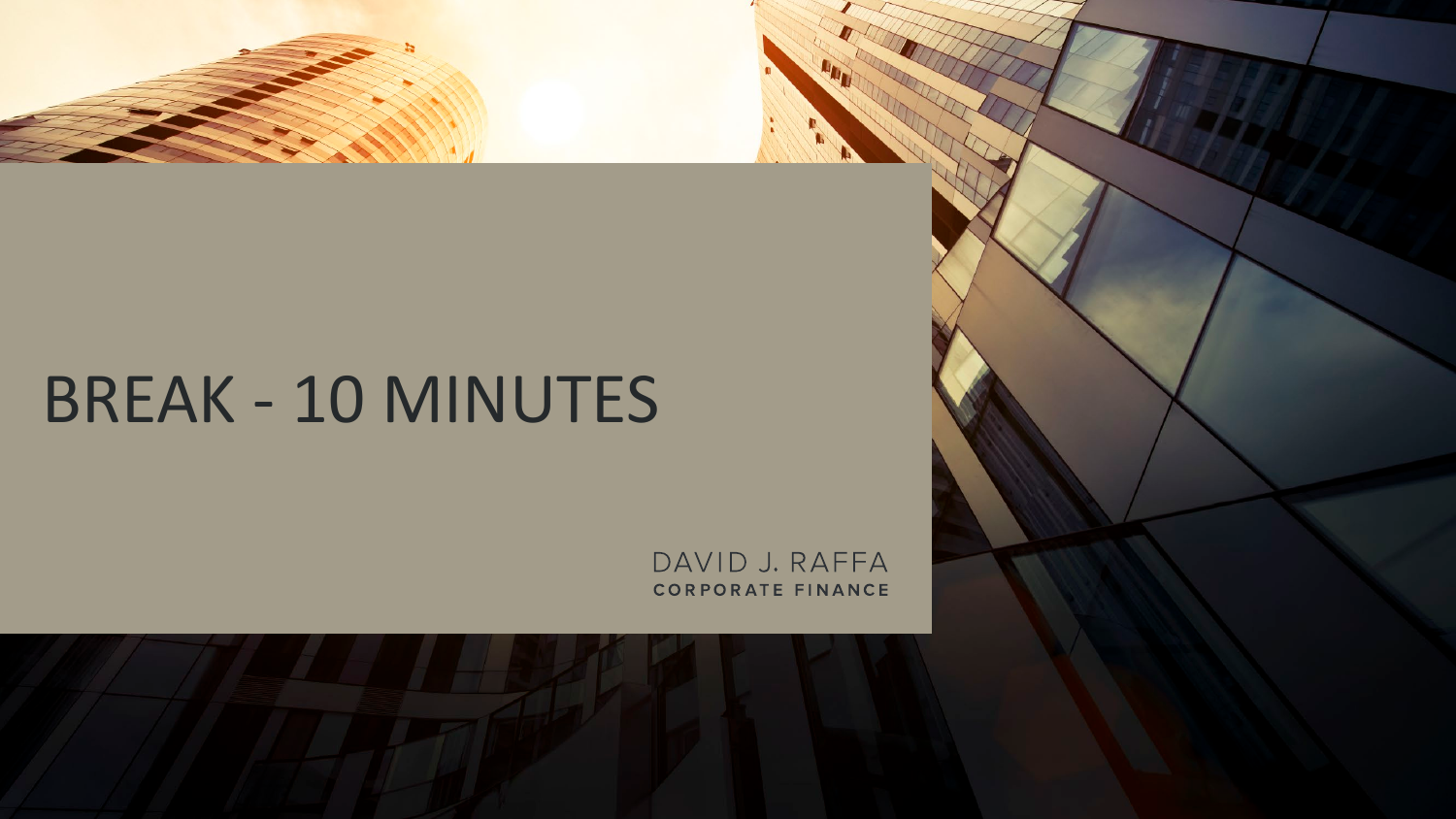

## STEP 4 – GO TO MARKET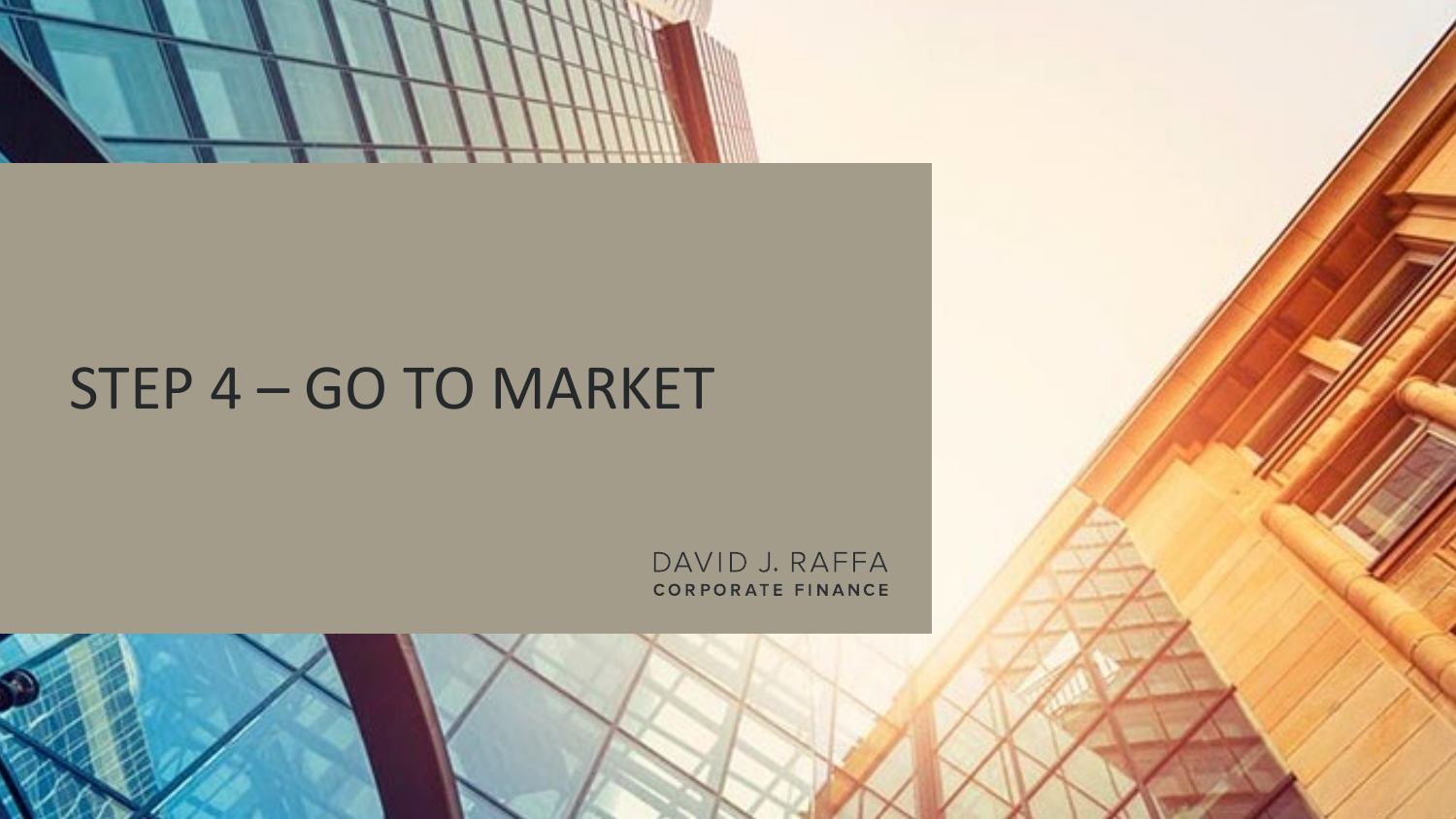# STEP 4: WHEN TO GO MARKET

- Ideally, after you have implemented an **Exit Plan** and timed your sale to be strategic, by way of a deliberate, organized, managed process
- *But*, companies also sell before they expect or plan to:
	- o A consolidation starts happening in your space and you need to move or be left at the altar without a partner
	- $\circ$  A significant customer or partner approaches you and advises either they are going to buy you, or go in a different direction
	- o You receive an unsolicited in-bound that warrants early consideration
	- o **In each of these instances you need to be ready or risk a poor outcome**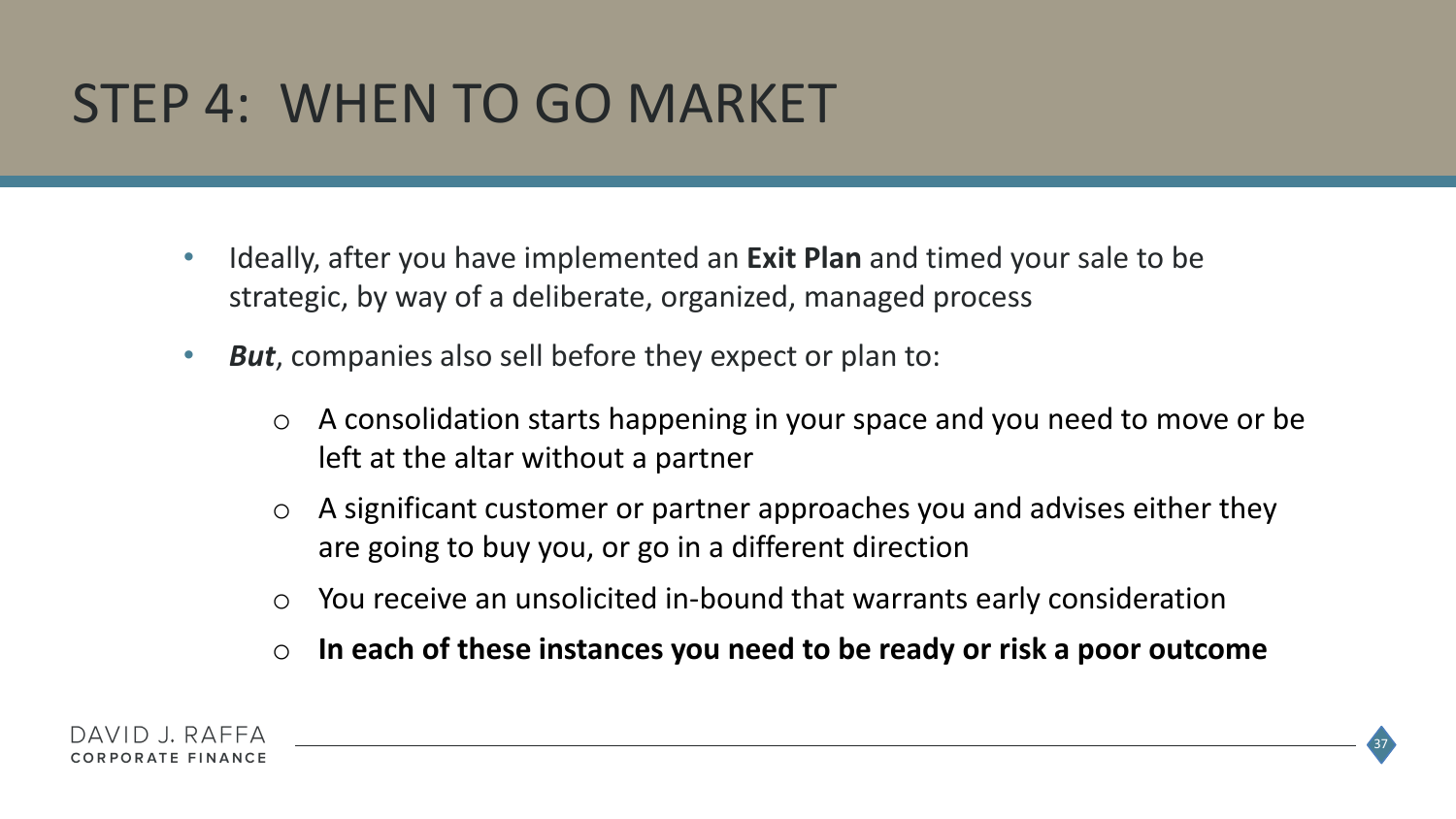#### THE EXIT PLAN

#### Key steps/points to keep in mind:

- 1. Determine the types of potential buyers and their value drivers
- 2. Identify and build the prospect list, segment it by type of buyers
- 3. Prioritize the prospects and profile the leading contenders
- 4. Build valuation propositions and models specific to particular prospects
- 5. Develop and implement a plan to approach the prospects
- **6. Make sure to move along prospects in real time, concurrently**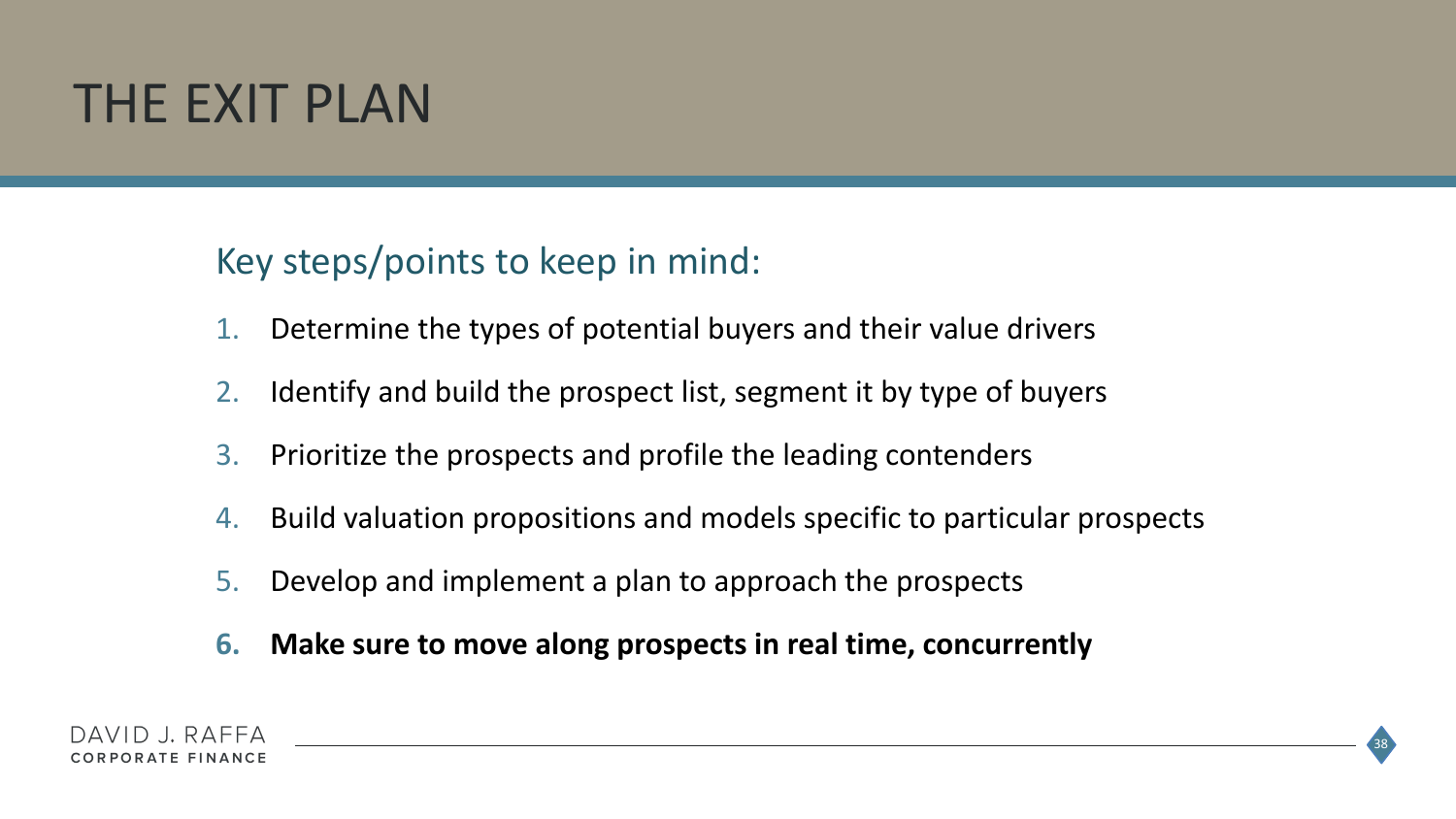#### DEAL PROCESS

- Outline for prospects your "*Deal Process*"
- This should be in writing provided to prospects and should address:
	- $\circ$  Timing fixed timeline or other?
	- $\circ$  Access to the Data Room what, when?
	- $\circ$  Expectations of engagement and possibly valuation
	- $\circ$  Form of Offer you wish to see "fully baked" Letter of Intent ("LOI")

*You want the prospects working to your process, and not you working to theirs*

*You want to control the agenda and the narrative, and not expose your business to undue risk to looky-loos and competitors*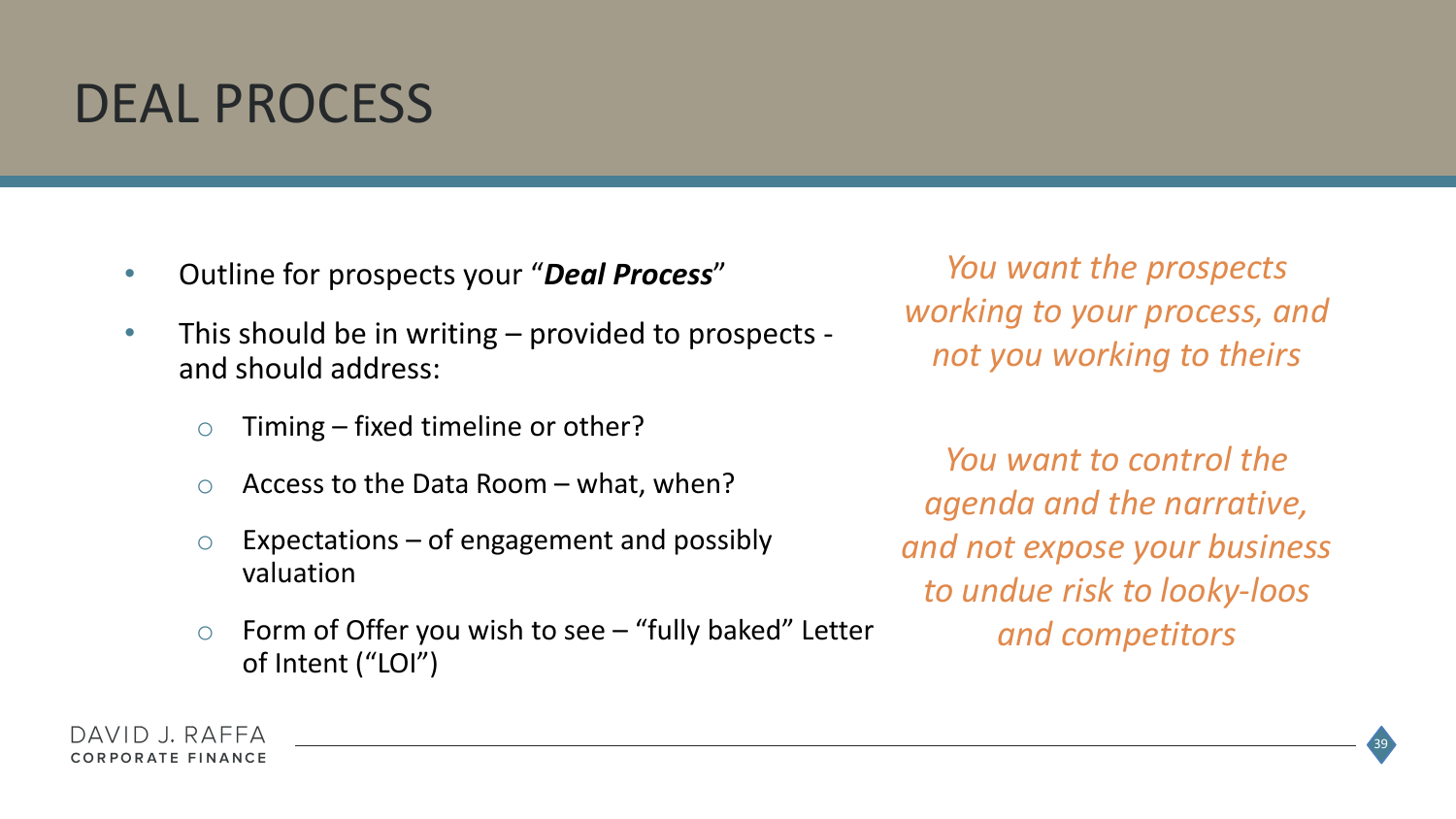#### DEAL PROCESS - STEPS

- 1. Once Prospect List is prepared, a **Teaser is sent out** by the sell-side Investment Banker**\*** ("no-names" basis) to either:
	- Short list of the top targets, or
	- Long list (broad market approach)
- 2. Prospects will either:

DAVID J. RAFFA CORPORATE FINANCE

- Request an intro call with the sell-side Investment Banker**\*** to understand the process and learn about the company, or
- Request the NDA to access the Initial DD Package
- 3. The **NDA is signed** as is, or negotiated then signed (at this point the buyer knows who you are)
- 4. The **Initial Core DD Package is provided** (see prior slides), but *not* full access to the Data Room (for risk mitigation reasons)
- 5. Prospects start preliminary DD, including:
	- Having the CEO, CFO, CTO present the short Presentation Deck
	- Seeing a demo of the product/technology
	- Written DD requests, conducting in-person, telephone or on-line DD sessions

40

**<sup>\*</sup>** You do not need to use a sell-side Investment Banker, but understand that in such case you must forego anonymity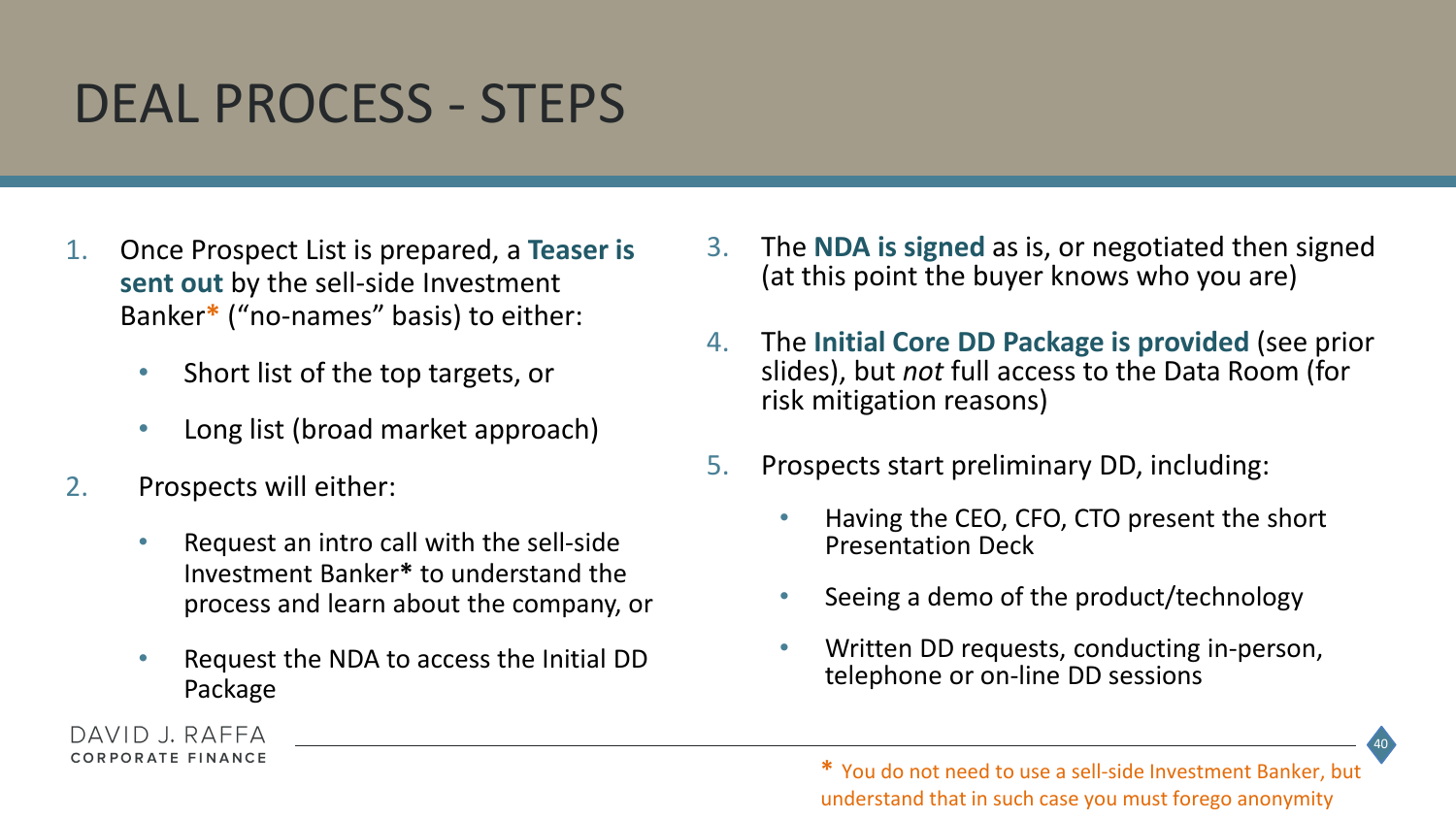### DEAL PROCESS – STEPS con't

- 6. Before access to the full Data Room, seller should request a "fully-baked" **Letter of Intent (LOI):**
	- Yes, valuation specified
	- And a number of other materials terms to put the offer into context
- **7.** LOI is negotiated & signed the deal has been "cut" at this stage, it can't go up and can only go down (important to understand!)
- 8. Buyer undertakes further DD, full access to Data Room is given, access to staff and potentially access to customers and partners
- **9. Legal starts prep of the formal documents**  for signing and closing the deal
- 10. If ongoing roles or terminations of staff are contemplated, new comp plans, roles or severance is negotiated with each individual
- 11. Buyer clears (or not, terminating deal) final DD and closing is scheduled
- **12. Closing occurs**
- 13. Post-closing adjustments usually 60 to 120 days later
- 14. Ongoing payments over time if there is a holdback or earn-out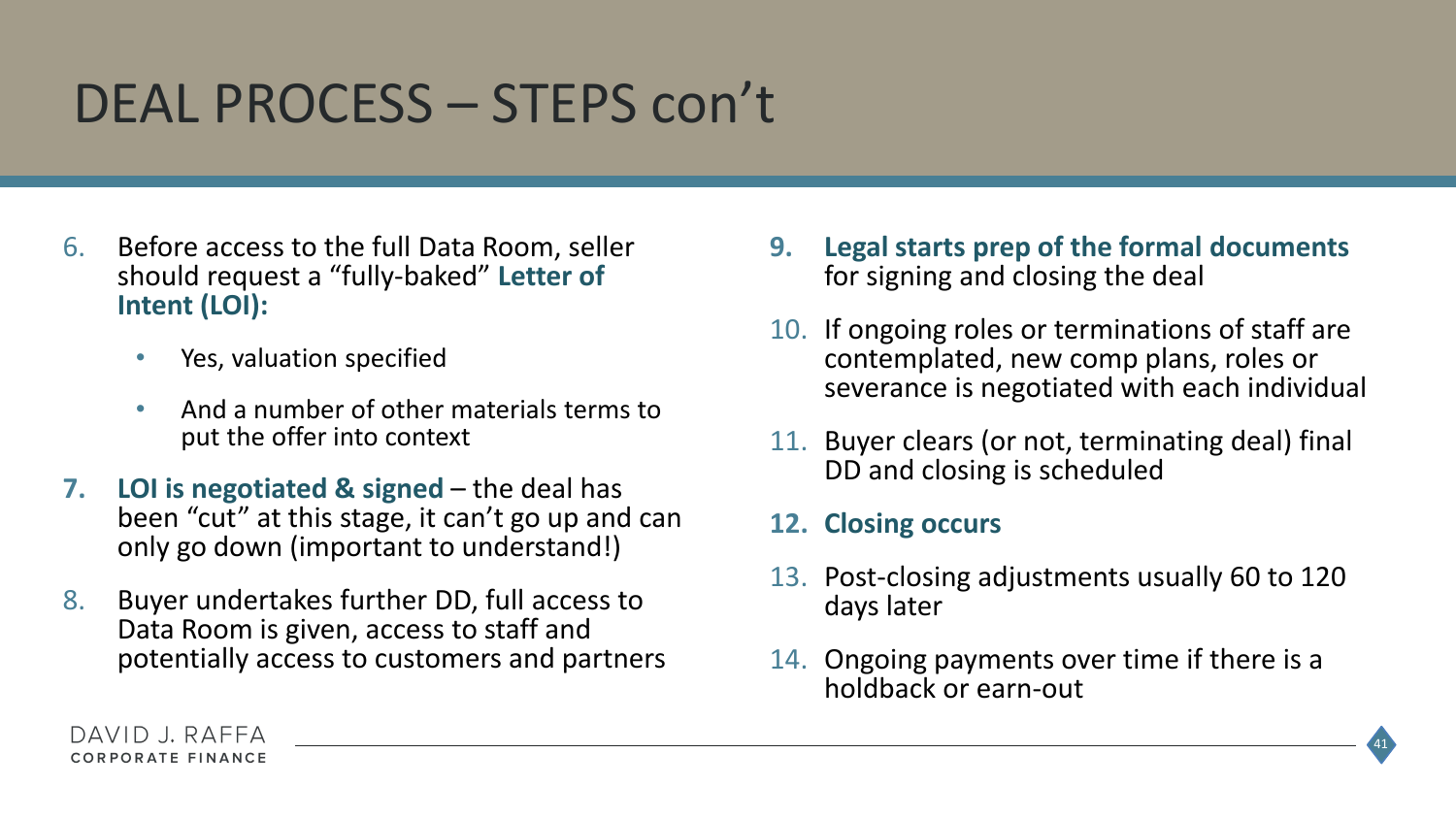# GO TO MARKET OBJECTIVES

The objective of every seller should be to secure:

- Multiple offers
- One or more strategic valuations
- "Clean" offers, with optimal terms
- Minimize risk of negative adjustments
- Minimize risk of post-closing liability
- Intangibles that might matter to you: survival of the brand and product, ongoing role (if you want one), continued and strong opportunities for your staff

*The best deal is not just the highest price but the right terms the "devil is in the details"* 

*The terms around the offer will affect the amount of proceeds actually paid and the likelihood of receiving same*

*And don't forget about managing post-closing liability risk*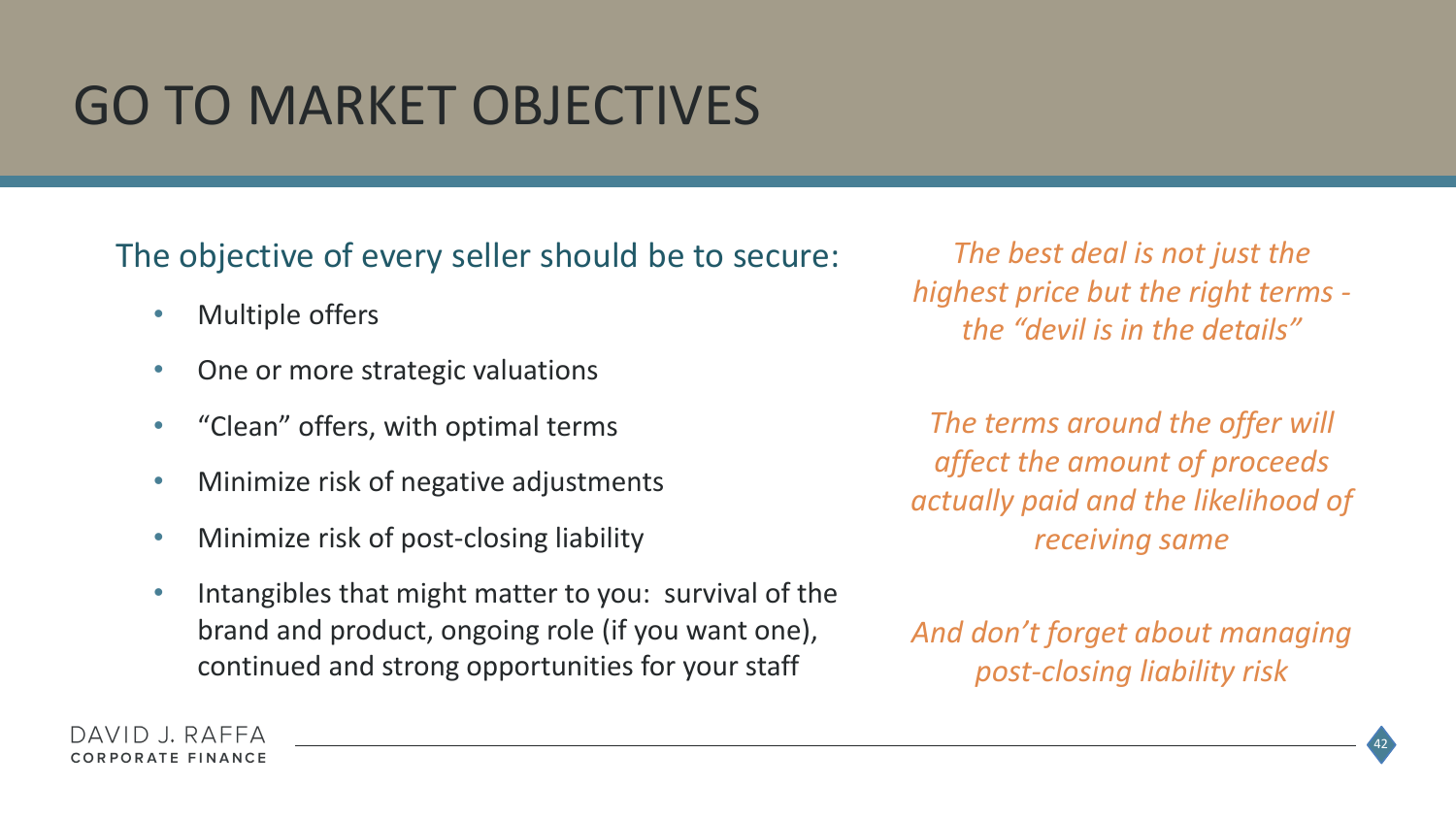### HOW TO GET MULTIPLE OFFERS?

To secure multiple offers - *which you can leverage* - you need to carefully manage the process:

- You must be fully prepared proactive, not reactive
- The timing of your Go-to-Market effort needs to be carefully managed – *multiple offers only have value if received in parallel* (to be leveraged)
- Sitting back and fielding in-bounds is not optimal
- Run an organized process bring multiple prospects to the table and move them along in parallel

*You will hear that in order to get the best price, you must run an "auction" and secure multiple offers*

*Yes! True!*

*But you also need to be in a position to say "No" to all the bidders - that is your greatest leverage*

43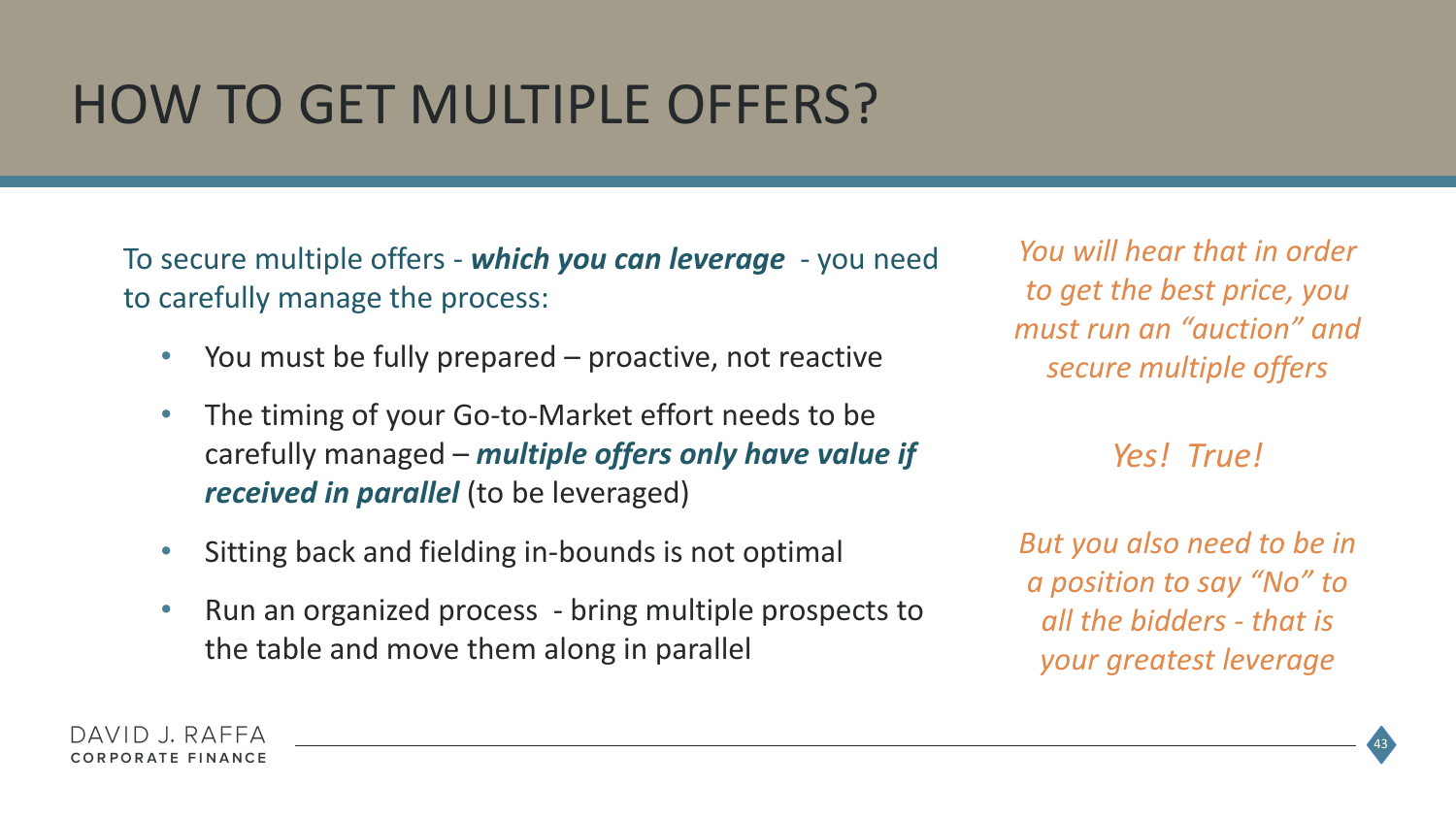

## STEP 5 – CLOSE THE DEAL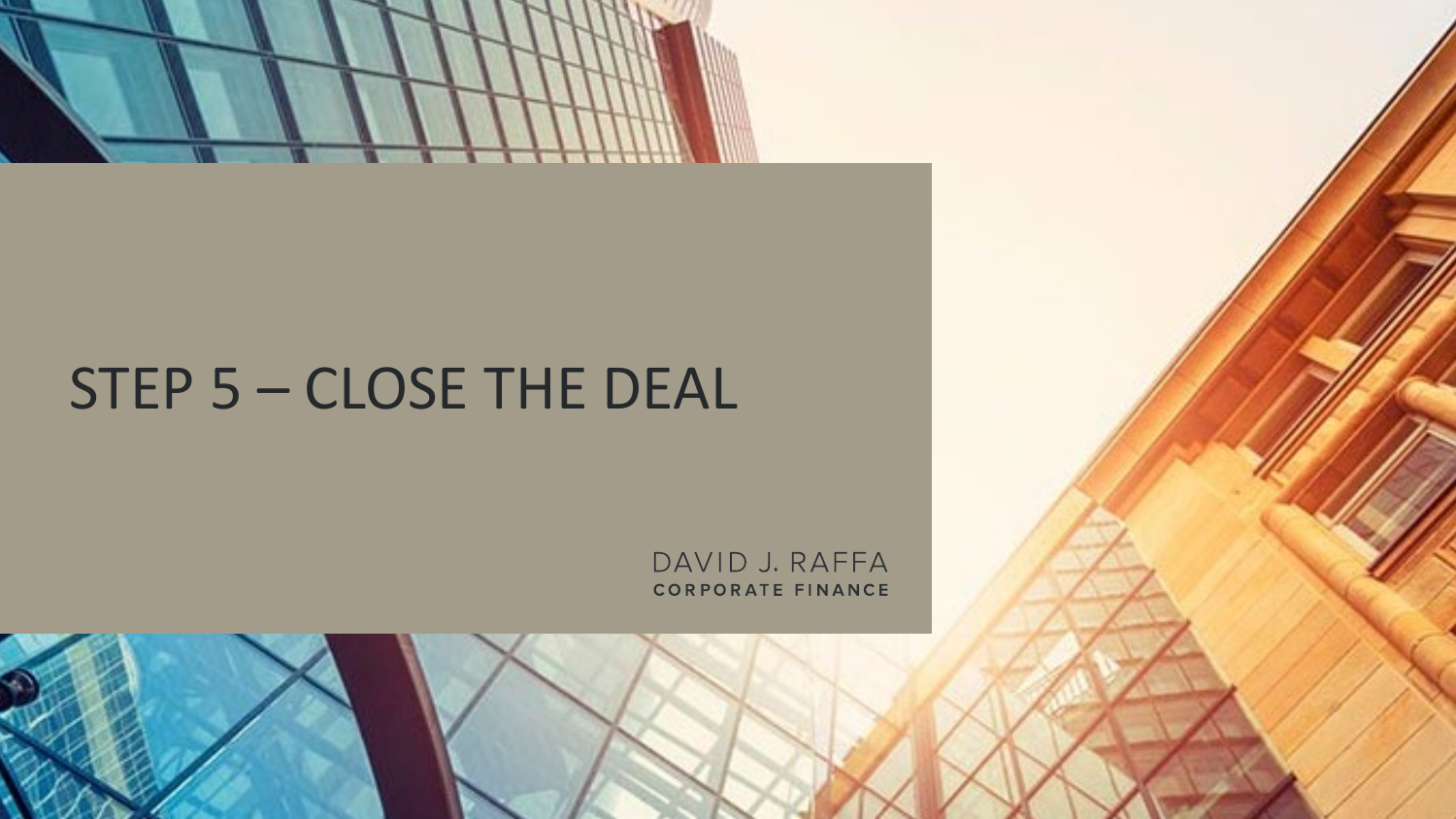### STEP 5: CLOSING THE DEAL

The final, most important stage, is *closing the deal*:

- This *starts when the Letter of Intent has been signed and continues until the formal documentation is signed and closing occurs* (the latter two may be at the same time, or sequential with formal docs signed first)
- It is important to understand, participate in and manage the formal papering process
- Actively manage the transaction to minimize the risks of deal failure *many deals go off the rails between signing the LOI and closing*

#### **You must stay on top of it until the deal is fully closed**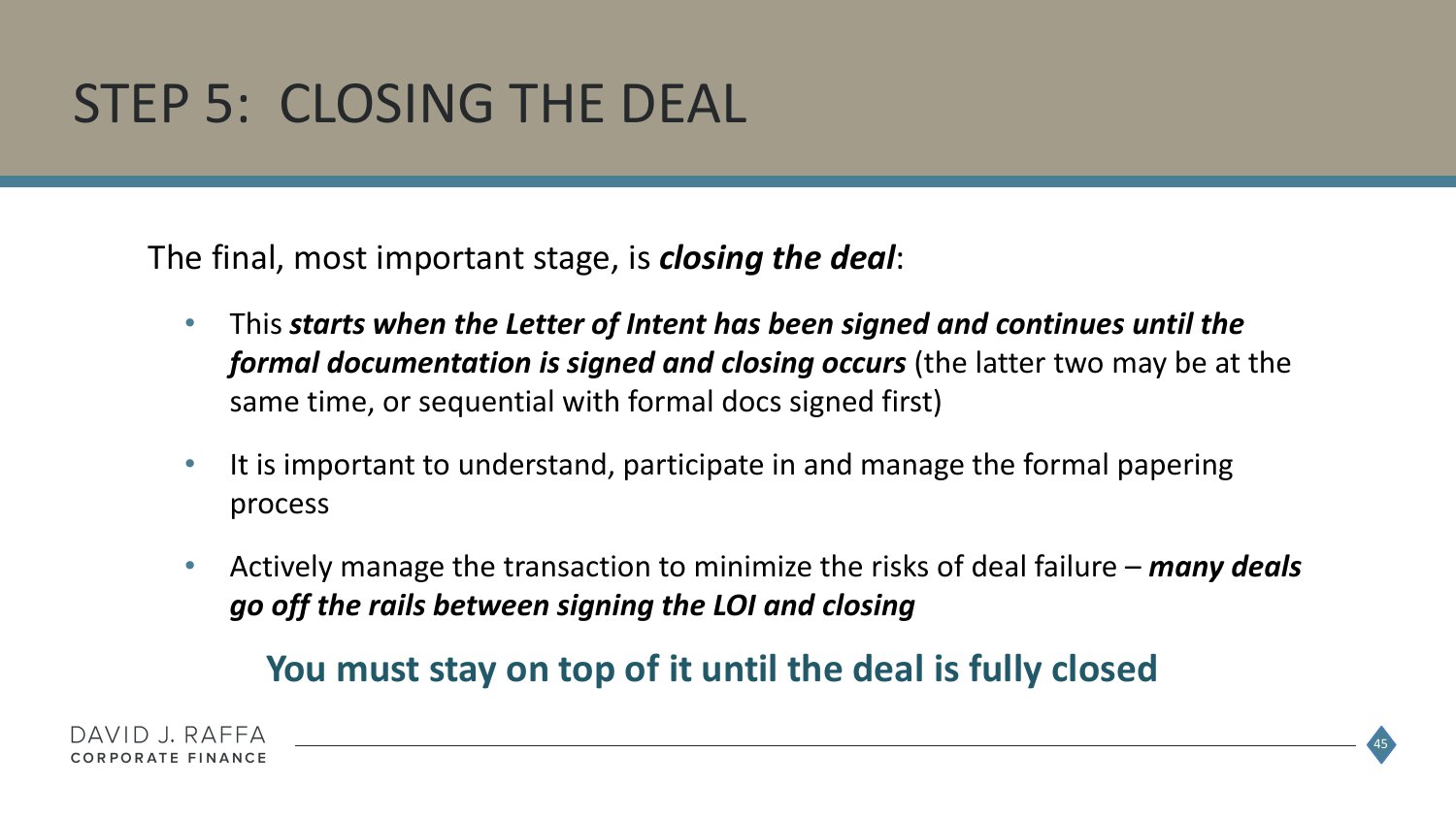### DEAL PROCESS – CLOSING STEPS, revisited

(… picking up at Step 7 of the Deal Process - see earlier slides):

- **7. LOI negotiated and signed**  the deal has been "cut" at this stage, it can't go up and can only go down
- **8. Buyer undertakes further DD**, full access to Data Room is provided, access to staff and potentially customers and partners
- **9. Legal starts prep of the formal documents** for signing and closing the deal
- 10. If **ongoing roles or terminations** of staff are contemplated, new comp plans, roles or severance is negotiated with each individual
- **11. Buyer clears (or not, terminating deal) final DD**  and closing is scheduled
- **12. Closing occurs:** signing of the formal docs plus the closing docs, delivered against payment, **or**  formal docs signed before closing, and closing is delivery of the closing docs against payment
- **13. Post-closing adjustments** usually 60 120 days later
- **14. Ongoing payments** over time if there is a holdback or earn-out (can be over several years)

46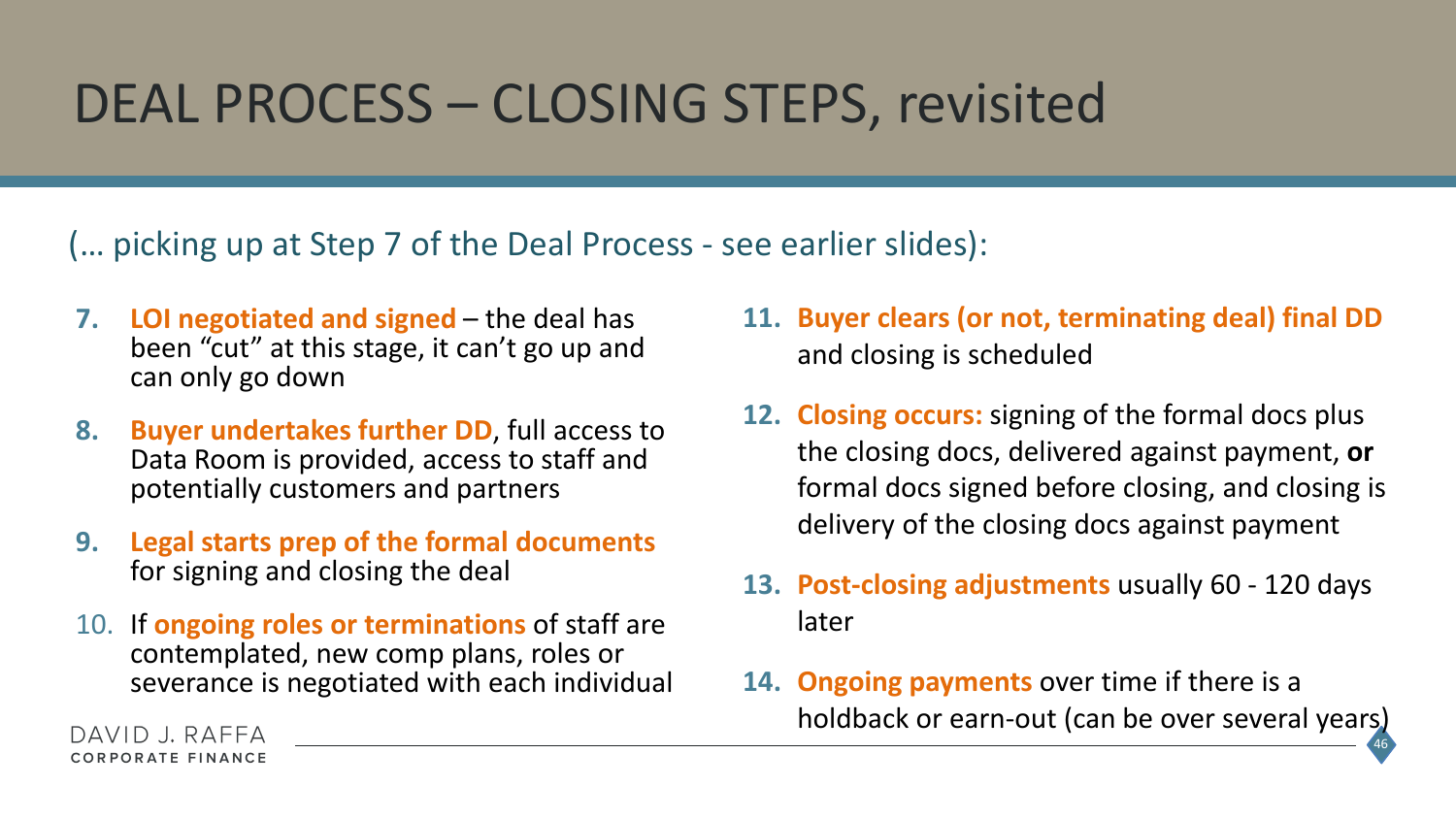#### THE LOI – GET IT RIGHT

#### *The valuation is settled at the signing of the Letter of Intent "LOI"*

*At this point you are "locked up" and the buyer will expect you to provide full access to the Data Room, staff and potentially to partners and customers as well*

*You want the LOI to include all of the material terms, not just valuation, so that you have full visibility into what the deal will mean for you*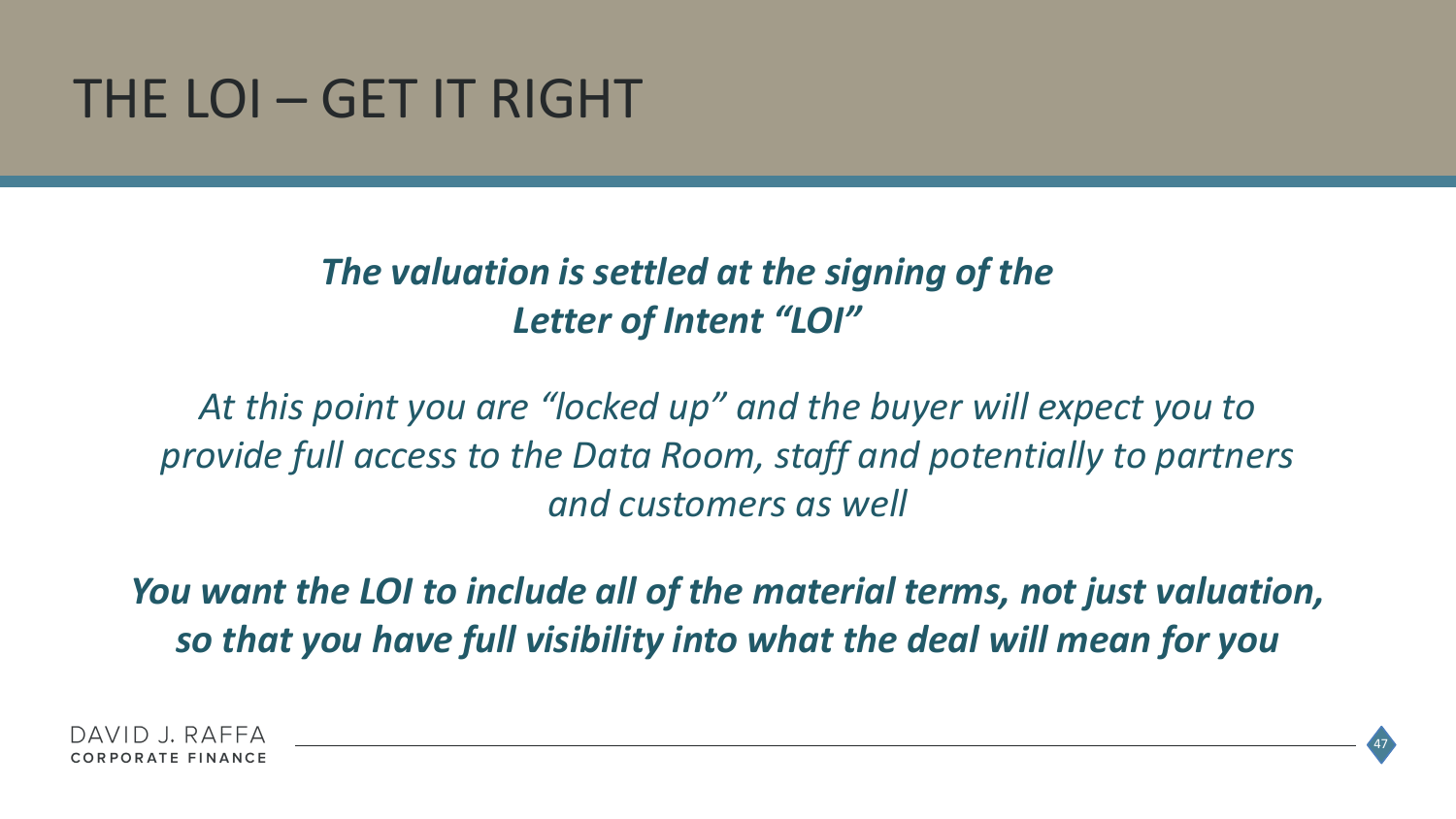## WHAT TERMS SHOULD AN LOI CONTAIN?

- **Valuation** purchase price
- **Payment terms**  on closing, holdbacks, earn-outs, vendor takebacks
- **Form of payment**  cash, equity, combination
- **Price adjustment clauses**, such as working capital adjustments made post-closing
- **Reps & Warranties**  who gives what reps & warranties, what is liability exposure and for how long
- **Conditions precedent** to closing what will allow the buyer to walk at the last minute
- **Staff** What will happen with staff, and who bears severance costs
- **Other** Any other material terms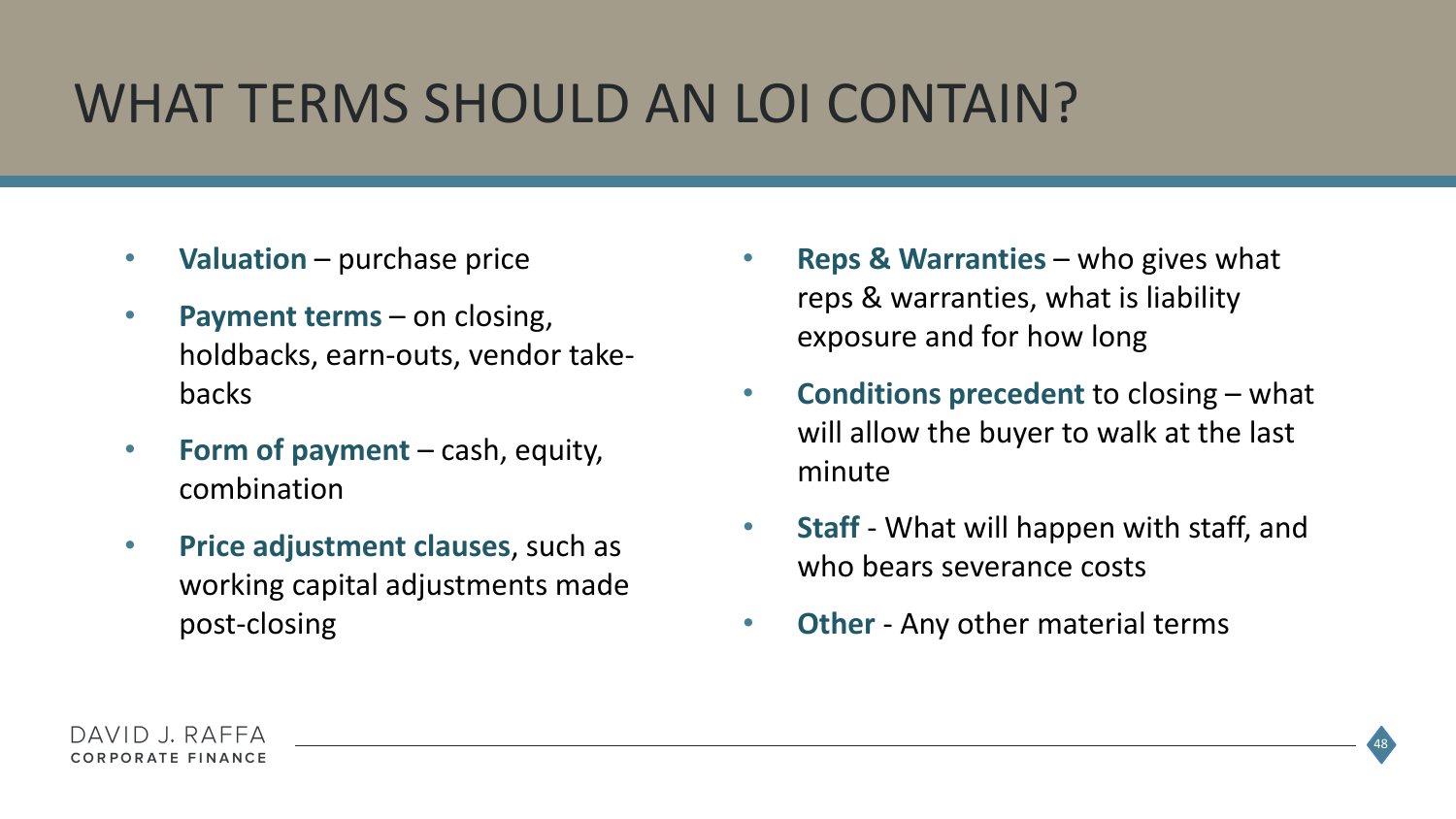#### PAYMENT TERMS

Payment of the purchase price may include the following:

- A percentage of the purchase price paid on closing
- A percentage the "**holdback**" held back for anywhere from one to four years as a contingency fund for potential liability under the reps & warranties
- A portion in the form of a "**vendor take-back**" i.e.. vendor gets a note which is paid out monthly over several years, usually with interest
- A portion to be earned the "**earn-out**" over some period of time based on financial performance, milestones being achieved etc..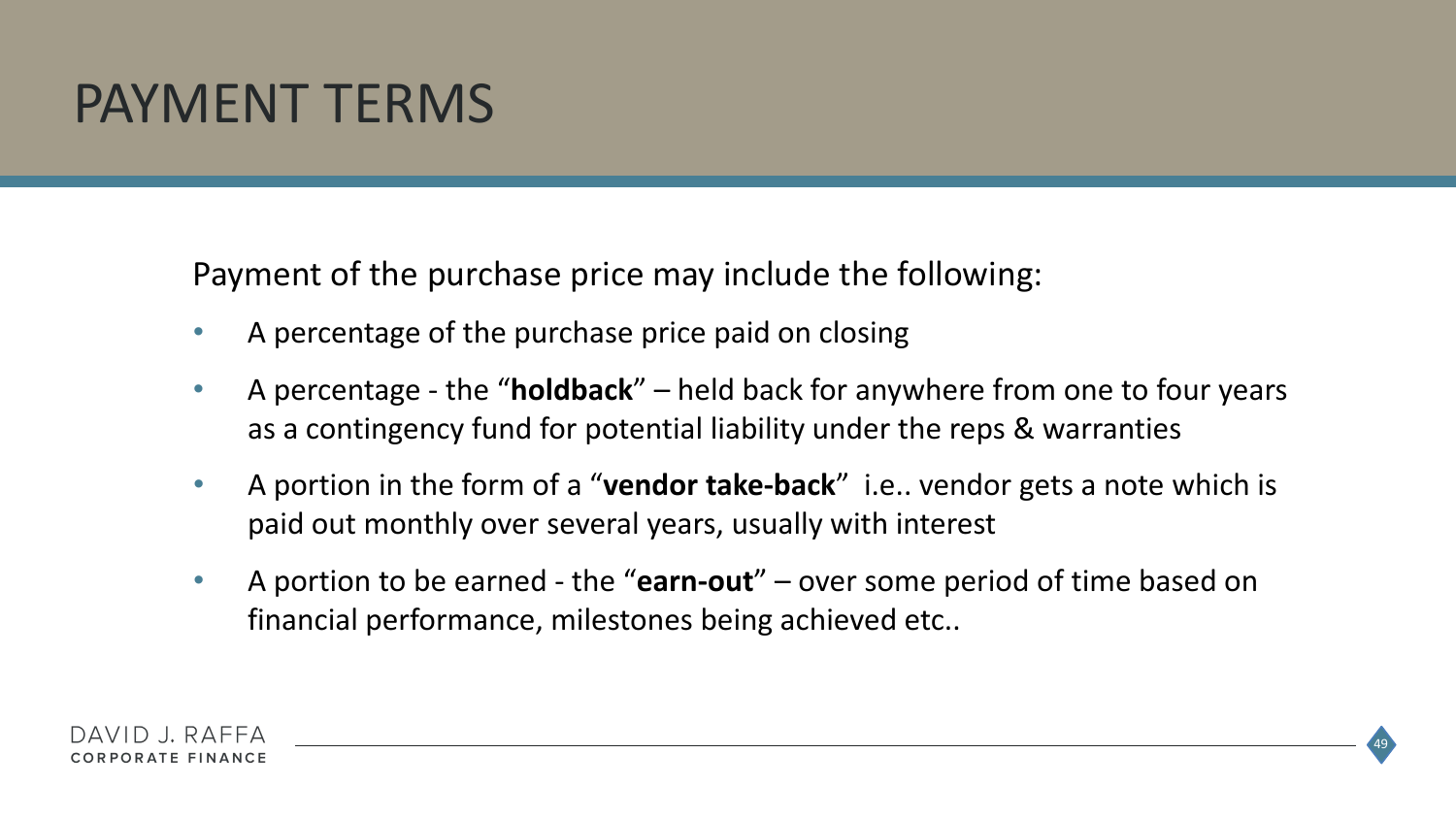### PRICE ADJUSTMENT CLAUSES

The most common price adjustment clause is a *working capital adjustment* made post-closing:

- One scenario is that it is "zero'd out", i.e.. any net positive working capital as of closing is paid to the sellers and any negative working capital is deducted from the purchase price
- The other, *and more typical*, scenario is that it is bench-marked against some threshold, such as the average working capital position over some period prior to closing (previous three, six months)
- And there are variations on both of these, circumstances dependent
- And other price adjustment clauses, based on subsequent events such as the performance of the company post-closing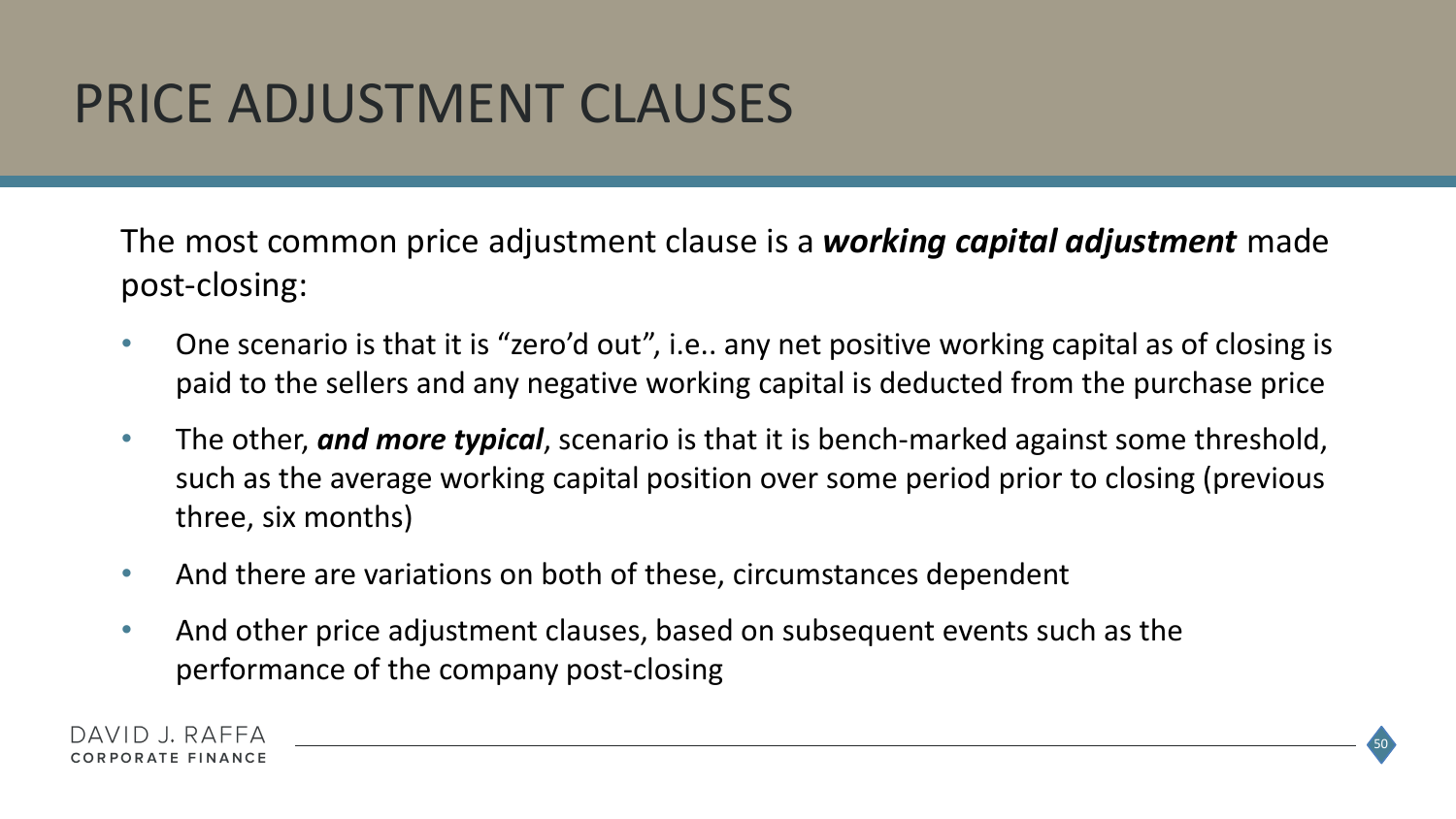# WORKING CAP ADJUSTMENTS, TWO EXAMPLES

- Purchase Price is \$20M
- Current Assets on closing are \$1.5M
- Current Liabilities on closing are \$750K
- Working capital is thus +\$750K
- This is added to purchase price which becomes \$20,750,000

**"Zero'd Out" Example (less common): "Benchmarked" Example (more common):**

- Purchase Price is \$20M
- Benchmark agreed to (6 month avg) is Working Cap of +\$600K
- Current Assets on closing are \$1.20M
- Current Liabilities on closing are \$800K
- Working capital is thus \$400K, *\$200K below the benchmark*
- \$200K is deducted from the purchase price which becomes \$19,800,000

51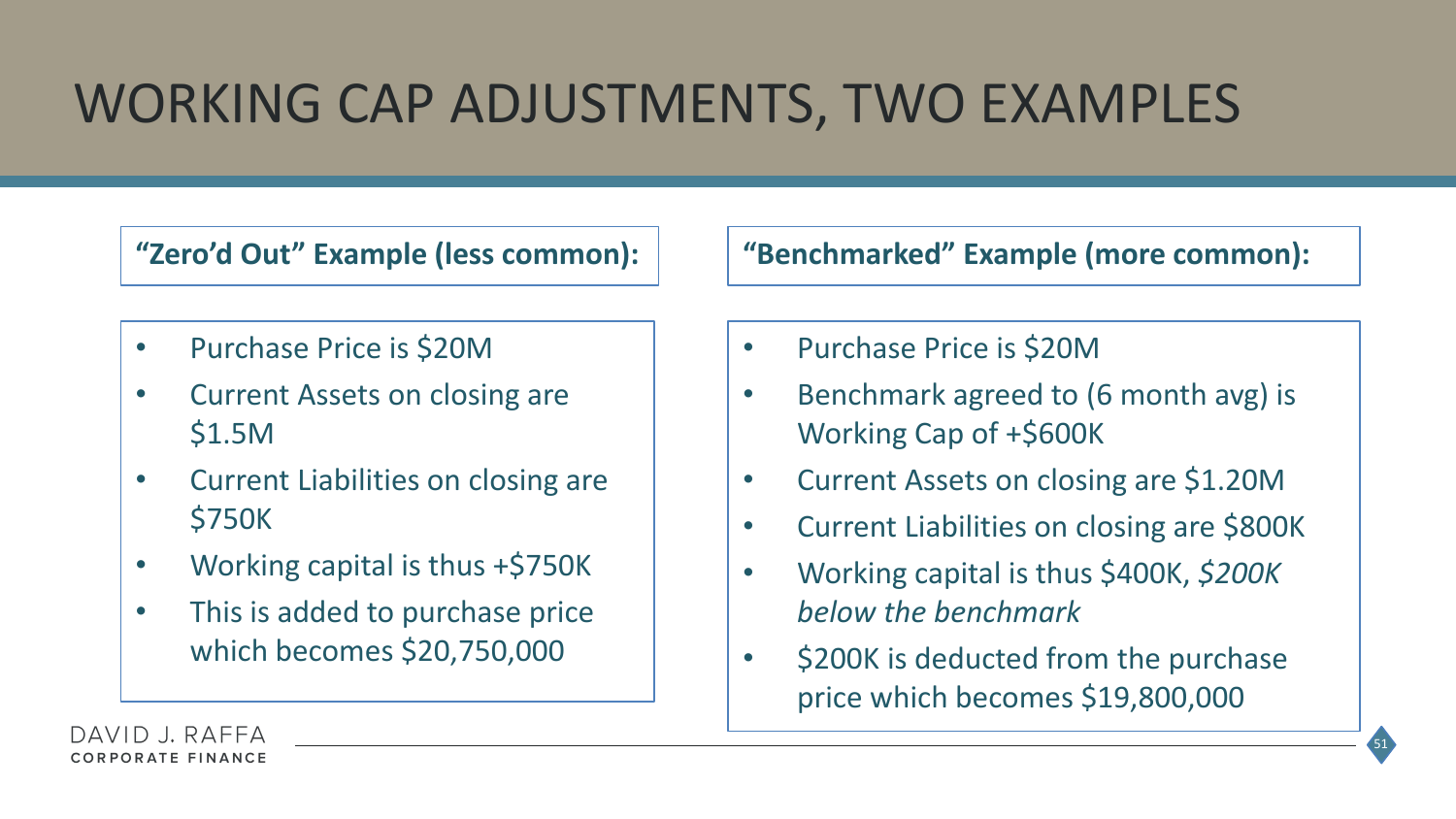#### FINAL NOTE

*"Achieving the best price for your company comes from clearly understanding its value, making sure your M&A sale collaterals demonstrate that to the buyer, and then knowing how to articulate and negotiate value and terms.*

*You only sell your company once - get it right."*

**David J. Raffa - Helping companies with their growth, financing and governance strategies and then leading their exit - relevant experience, proven results.**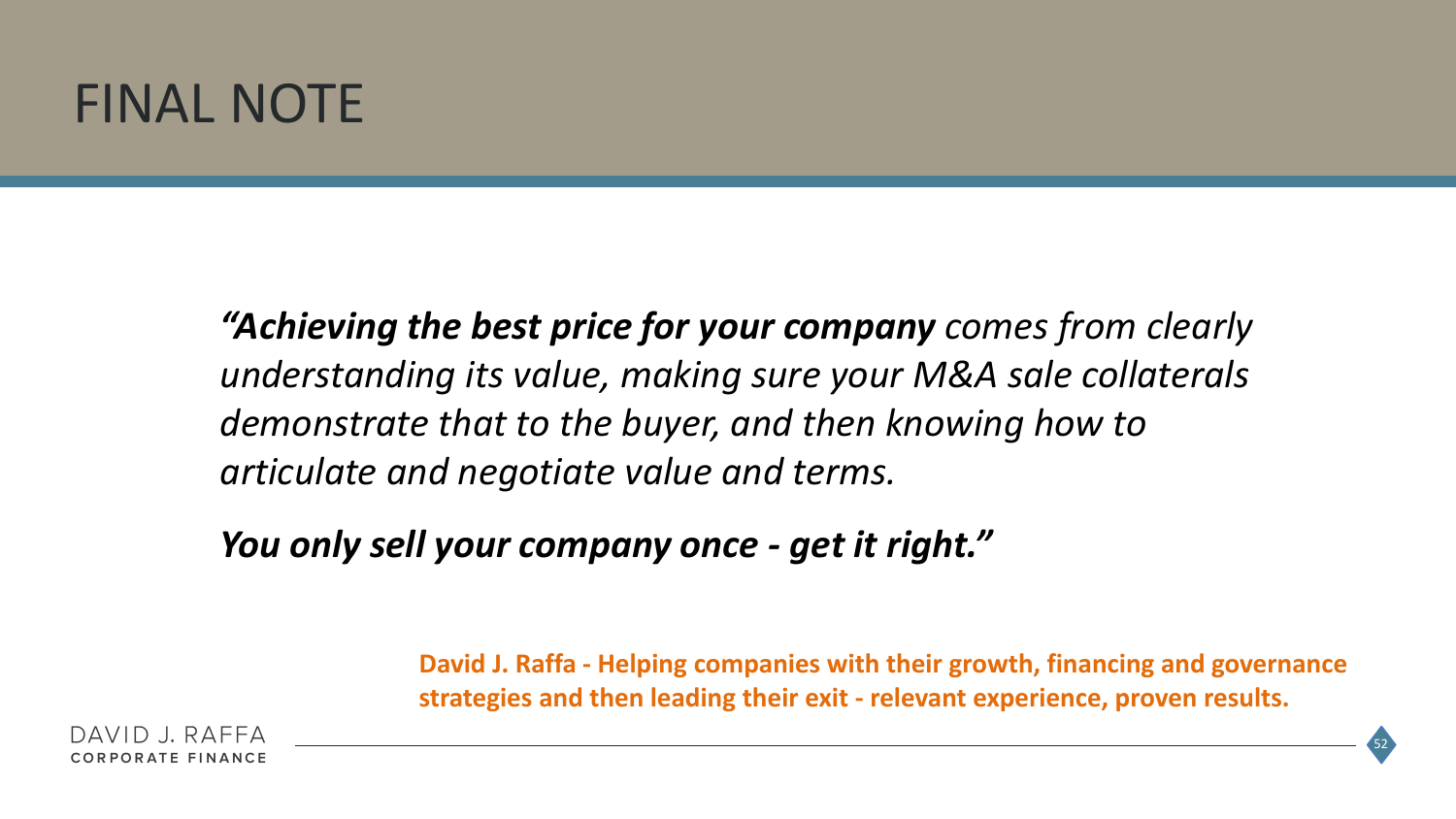# TECH M&A REPORT – "M&A IN THE TIME OF COVID"

#### **TO REVIEW AND DOWNLOAD MY RECENT REPORT: "M&A ACTIVITY IN THE TIME OF COVID", YOU CAN FIND IT AT THESE THREE LOCATIONS:**

1. With the Teaser/Highlights:

https://mailchi.mp/davidraffa.com/2021 ma\_report

1. Report only:

https://issuu.com/valeocorporatefinance/docs/2020-21 m a report final final

1. And on my Linkedin profile:

[https://www.linkedin.com/posts/davidraffa\\_tech-ma-in-the-time-of-covid-activity-](https://www.linkedin.com/posts/davidraffa_tech-ma-in-the-time-of-covid-activity-6754437884272619520-OK2M)6754437884272619520-OK2M

**Or email me at [david@davidraffa.com](mailto:david@davidraffa.com) I will send a soft copy to you.**

**David J. Raffa – Helping companies with their growth, financing and governance strategies and then leading their exit relevant experience, proven results.**